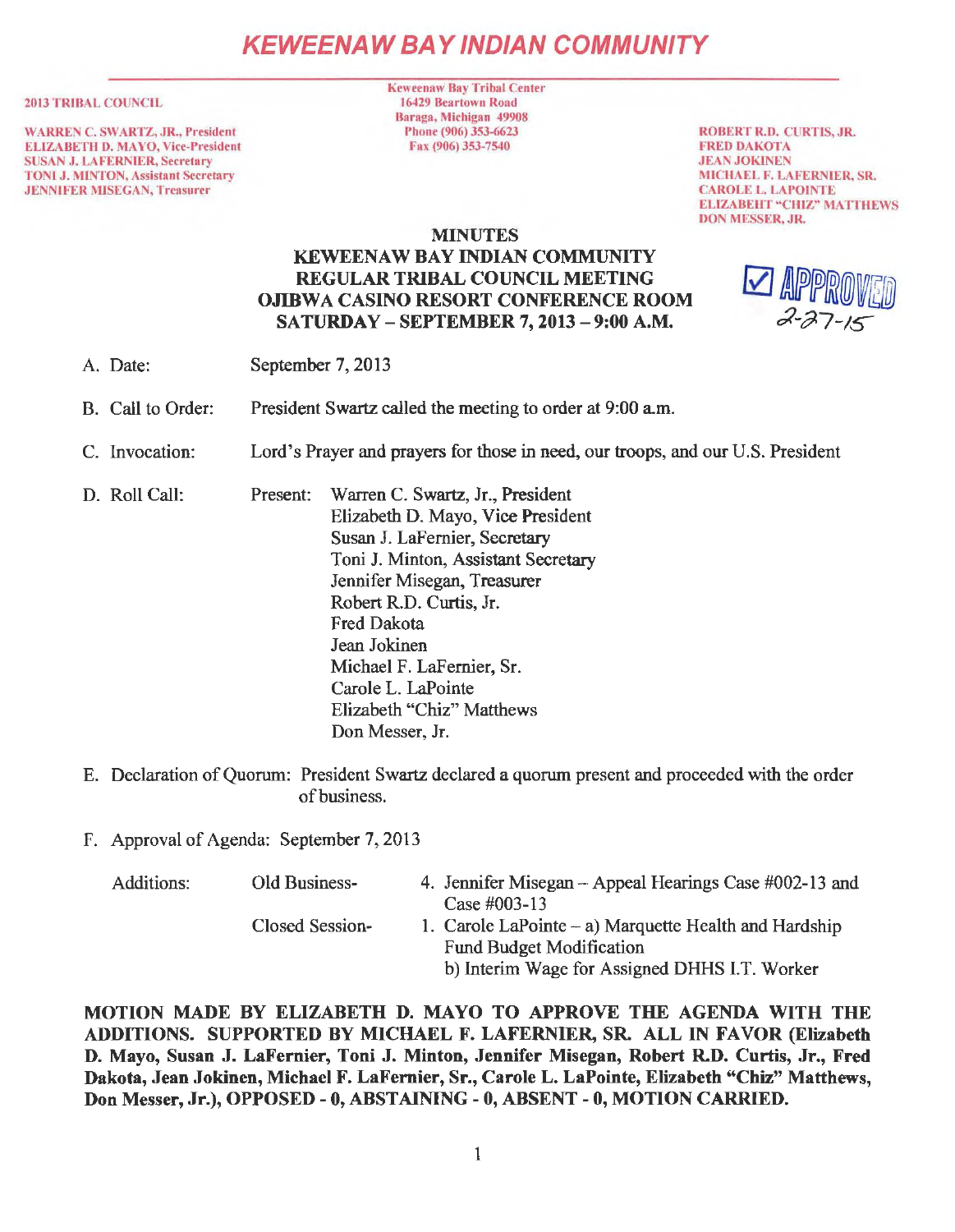- G. For Your Information:
	- 1. A "Thank you" from the Baraga County Community Foundation
	- 2. A "Thank you" from Jeanine Francois-Gonzalez
	- 3. A "Thank you" from Mason Alexander Schermerhorn
	- 4. A "Thank you" from Steele Jondreau, Easton Clements, Cage Osterman, and DySean Allen
	- 5. A "Thank you" from Debbie Parrish
	- 6. A "Thank you" from Sharon Geroux
	- 7. A "Thank you" from the Native American Rights Fund
	- 8. A "Thank you" from the Omega House
	- 9. Notification of Approved Enrollment Applications July 31, 2013 (6) and August 26, 2013 (6)
- H. President's Report/August 2013 Verbal Report

MOTION MADE BY MICHAEL F. LAFERNIER, SR. TO APPROVE THE AUGUST 2013 PRESIDENT'S REPORT. SUPPORTED BY FRED DAKOTA. ALL IN FAVOR (Elizabeth D. Mayo, Susan J. LaFernier, Toni J. Minton, Jennifer Misegan, Robert R.D. Curtis, Jr., Fred Dakota, Jean Jokinen, Michael F. LaFernier, Sr., Carole L. LaPointe, Elizabeth "Chiz" Matthews, Don Messer, Jr.), OPPOSED-0, ABSTAINING-0, ABSENT- O, MOTION CARRIED.

I. Secretary's Report/August  $2013$  – available for your review

MOTION MADE BY TONI J. MINTON TO APPROVE THE AUGUST 2013 SECRETARY'S REPORT. SUPPORTED BY ELIZABETH D. MAYO. ALL IN FAVOR (Elizabeth D. Mayo, Susan J. LaFernier, Toni J. Minton, Jennifer Misegan, Robert R.D. Curtis, Jr., Fred Dakota, Jean Jokinen, Michael F. LaFernier, Sr., Carole L. LaPointe, Elizabeth "Chiz" Matthews, Don Messer, Jr.), OPPOSED - 0, ABSTAINING - 0, ABSENT - 0, MOTION CARRIED.

J. Treasurer's Report/August 2013 - available for your review

MOTION MADE BY MICHAEL F. LAFERNIER, SR. TO APPROVE THE AUGUST 2013 TREASURER'S REPORT. SUPPORTED BY ELIZABETH D. MAYO. ALL IN FAVOR (Elizabeth D. Mayo, Susan J. LaFernier, Toni J. Minton, Jennifer Misegan, Robert R.D. Curtis, Jr., Fred Dakota, Jean Jokinen, Michael F. LaFernier, Sr., Carole L. LaPointe, Elizabeth "Chiz" Matthews, Don Messer, Jr.), OPPOSED - 0, ABSTAINING - 0, ABSENT - 0, MOTION CARRIED.

K. CEO's Report/August  $2013 -$  available for your review

MOTION MADE BY JENNIFER MISEGAN TO APPROVE THE AUGUST 2013 CEO'S REPORT. SUPPORTED BY SUSAN J. LAFERNIER.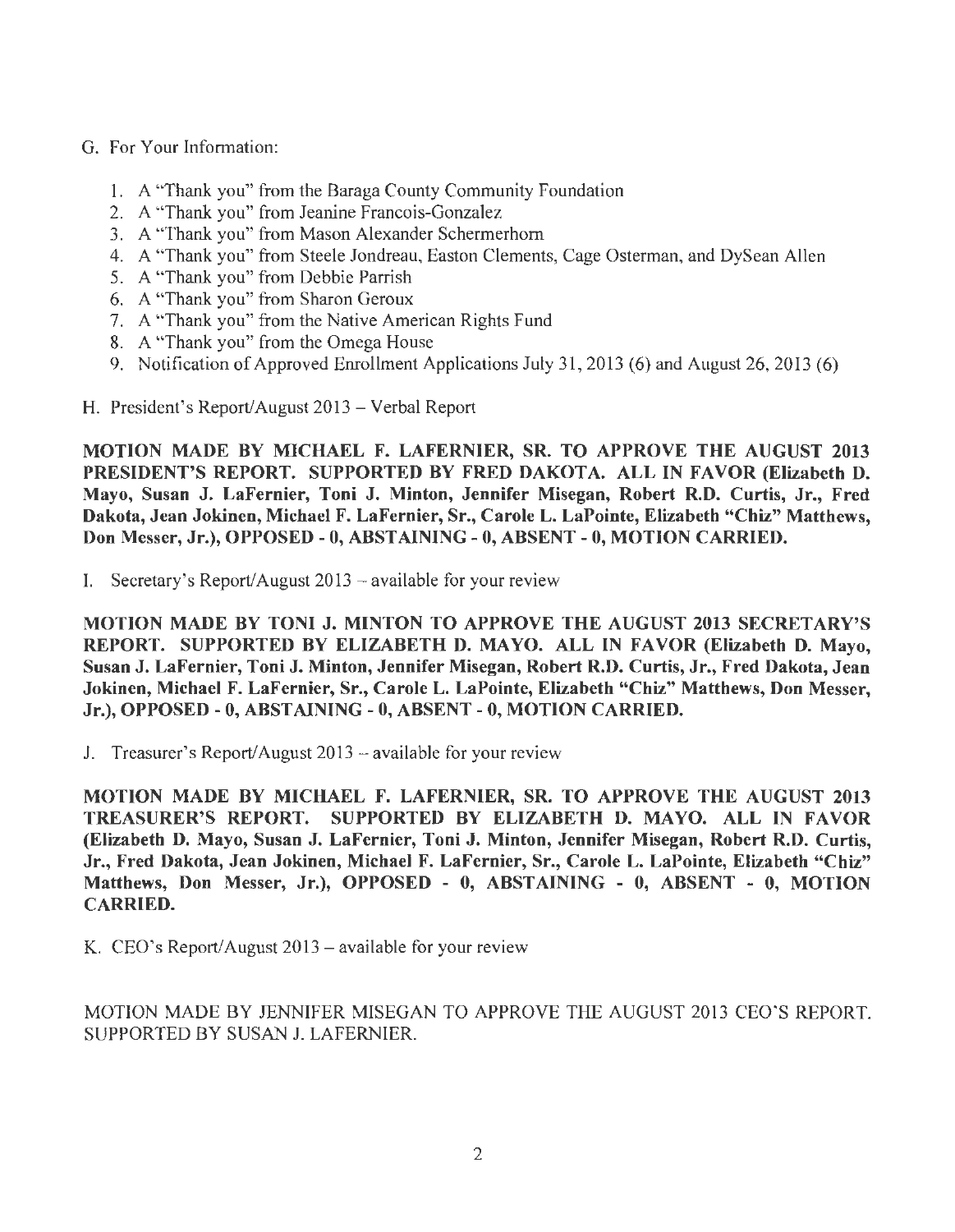MOTION MADE BY CAROLE L. LAPOINTE TO MOVE FORWARD WITH AN APPEAL TO THE ADMINISTRATIVE LEVEL REGARDING THE BIA FORESTRY FUNDS DIRECT CONTRACT REQUEST. SUPPORTED BY JEAN JOKINEN. ALL IN FAVOR (Elizabeth D. Mayo, Susan J. LaFernier, Toni J. Minton, Jennifer Misegan, Robert R.D. Curtis, Jr., Fred Dakota, Jean Jokinen, Michael F. LaFernier, Sr., Carole L. LaPointe, Elizabeth "Chiz" Matthews, Don Messer, Jr.), OPPOSED-0, ABSTAINING-0, ABSENT-0, MOTION CARRIED.

MOTION MADE BY JENNIFER MISEGAN TO APPROVE THE AUGUST 2013 CEO'S REPORT. SUPPORTED BY SUSAN J. LAFERNIER. ALL IN FAVOR (Elizabeth D. Mayo, Susan J. LaFernier, Toni J. Minton, Jennifer Misegan, Robert R.D. Curtis, Jr., Fred Dakota, Jean Jokinen, Michael F. LaFernier, Sr., Carole L. LaPointe, Elizabeth "Chiz" Matthews, Don Messer, Jr.), OPPOSED - 0, ABSTAINING - 0, ABSENT - 0, MOTION CARRIED.

L. Department Head Reports - July 2013

MOTION MADE BY SUSAN J. LAFERNIER TO APPROVE THE JULY 2013 DEPARTMENT HEAD REPORTS. SUPPORTED BY TONI J. MINTON. EIGHT IN FAVOR (Elizabeth D. Mayo, Susan J. LaFernier, Toni J. Minton, Jennifer Misegan, Robert R.D. Curtis, Jr., Fred Dakota, Jean Jokinen, Elizabeth "Chiz" Matthews), THREE OPPOSED (Michael F. LaFernier, Sr., Carole L. LaPointe, Don Messer, Jr.), ABSTAINING- 0, ABSENT- 0, MOTION CARRIED.

Carole LaPointe stated her opposition: She is opposed because she did not have time to read all of them.

M. Recognize Scheduled Delegation/Individuals:

1. Mike Bianco, L'Anse Fire Chief - U.P. Firefighters Tournament

Tom Chosa, Steven Denomie, Ron Hueckstaedt, Jesse Jones present (Baraga Fire Department)

Mike Bianco presented the Council with a plaque and thanked them for their support.

### Break: 9:54-10:05 a.m.

- N. Old Business:
	- 1. President Swartz Curby Robillard Lease (Resolution KB-1937-2013 John M. Robillard Request for Lease)

Curby Robillard, Robert (Beaver) and Chris Voakes present

Curby acknowledged the cutting of the trees and stated he has not cut any since he received a fine to which he signed a promissory note to pay. He apologized to the Voakes family.

Jennifer Misegan informed Curby that Tribal Police have jurisdiction over him.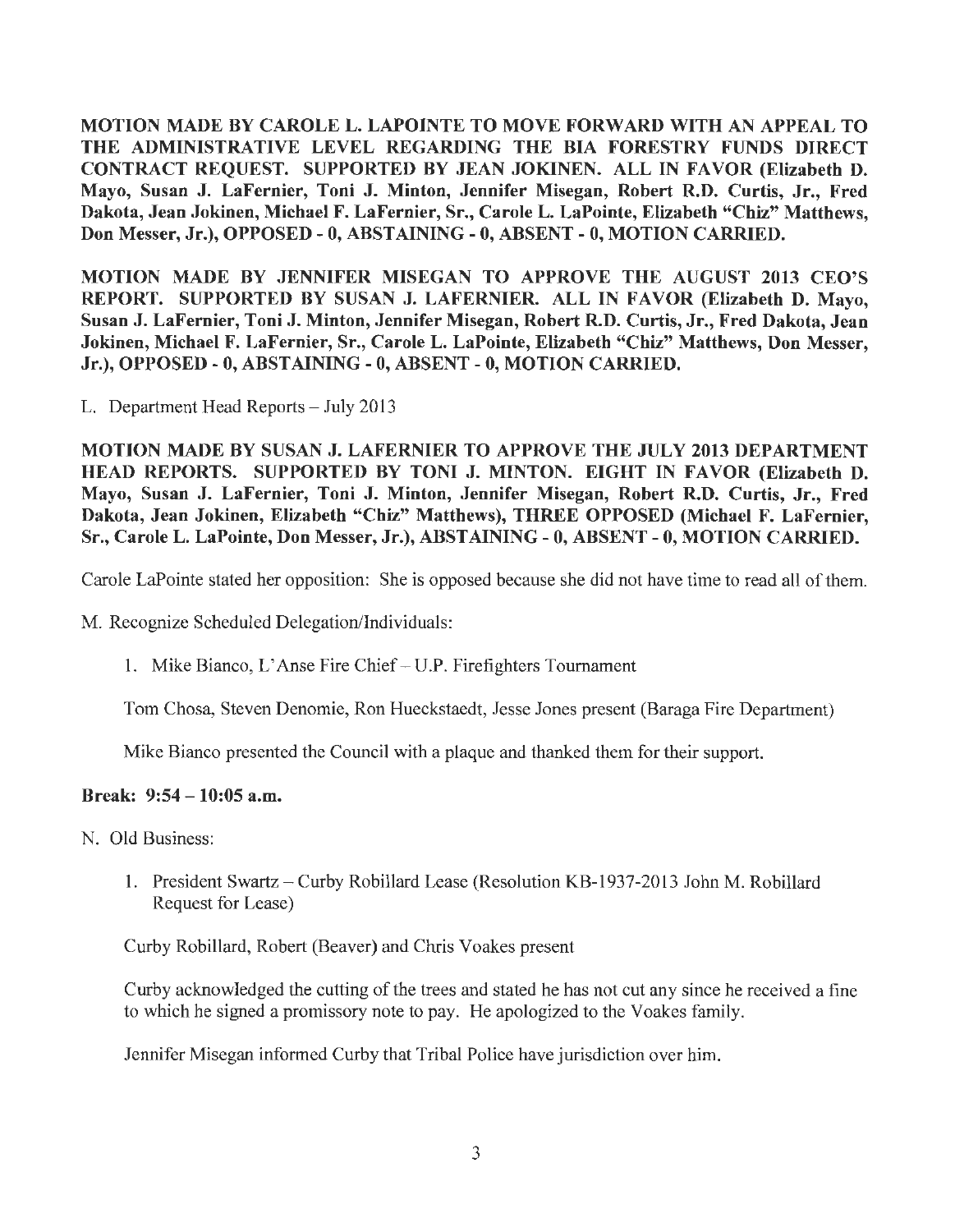Susan LaFernier asked Curby if he understood that his Uncle John Robillard, is ill and cannot proceed with the details of the lease.

John Robillard is an allottee and is the second major shareholder of the land with the Tribe and the other allottees. (Approximately 25)

MOTION MADE BY SUSAN J. LAFERNIER TO CANCEL RESOLUTION KB-1937-2013 AND CONTINUE TO MEET WITH CURBY ROBILLARD TO DISCUSS HIS OPTIONS AND STIPULATIONS. SUPPORTED BY TONI J. MINTON.

Toni Minton withdrew her support.

MOTION MADE BY SUSAN J. LAFERNIER TO CANCEL RESOLUTION KB-1937-2013 AND CONTINUE TO MEET WITH CURBY ROBILLARD TO DISCUSS HIS OPTIONS AND STIPULATIONS. SUPPORTED BY ELIZABETH D. MAYO. FIVE IN FAVOR (Elizabeth D. Mayo, Susan J. LaFernier, Jennifer Misegan, Fred Dakota, Michael F. LaFernier, Sr.), ONE OPPOSED (Don Messer, Jr.), FIVE ABSTAINING (Toni J. Minton, Robert R.D. Curtis, Jr., Jean Jokinen, Carole L. LaPointe, Elizabeth "Chiz" Matthews), ABSENT - 0, MOTION CARRIED.

- 2. Susan LaFemier, Secretary
	- a) Schedule 3rd Reading Proposed Ordinance 2013-03 to Amend Tobacco Ordinance 2008-02

The 3rd Reading is scheduled for September 19, 2013.

b) October 5, 2013 Meeting Date

MOTION MADE BY ELIZABETH D. MAYO TO HOLD THE OCTOBER 5TH REGULAR TRIBAL COUNCIL MEETING IN BARAGA AND MOVE THE NOVEMBER REGULAR TRIBAL COUNCIL MEETING TO NOVEMBER 9TH IN MARQUETTE. SUPPORTED BY JENNIFER MISEGAN. ALL IN FAVOR (Elizabeth D. Mayo, Susan J. LaFernier, Toni J. Minton, Jennifer Misegan, Robert R.D. Curtis, Jr., Fred Dakota, Jean Jokinen, Michael F. LaFernier, Sr., Carole L. LaPointe, Elizabeth "Chiz" Matthews, Don Messer, Jr.), OPPOSED - O, ABSTAINING - O, ABSENT - 0, MOTION CARRIED.

3. Jean Jokinen – OHA Forensic Audit

Jean stated to the Council she attended the work group meeting yesterday and she believes the audit is complete based on the information that was given.

Jennifer Misegan stated it is not complete. The Auditors Engagement Letter lists the order of each phase of the audit.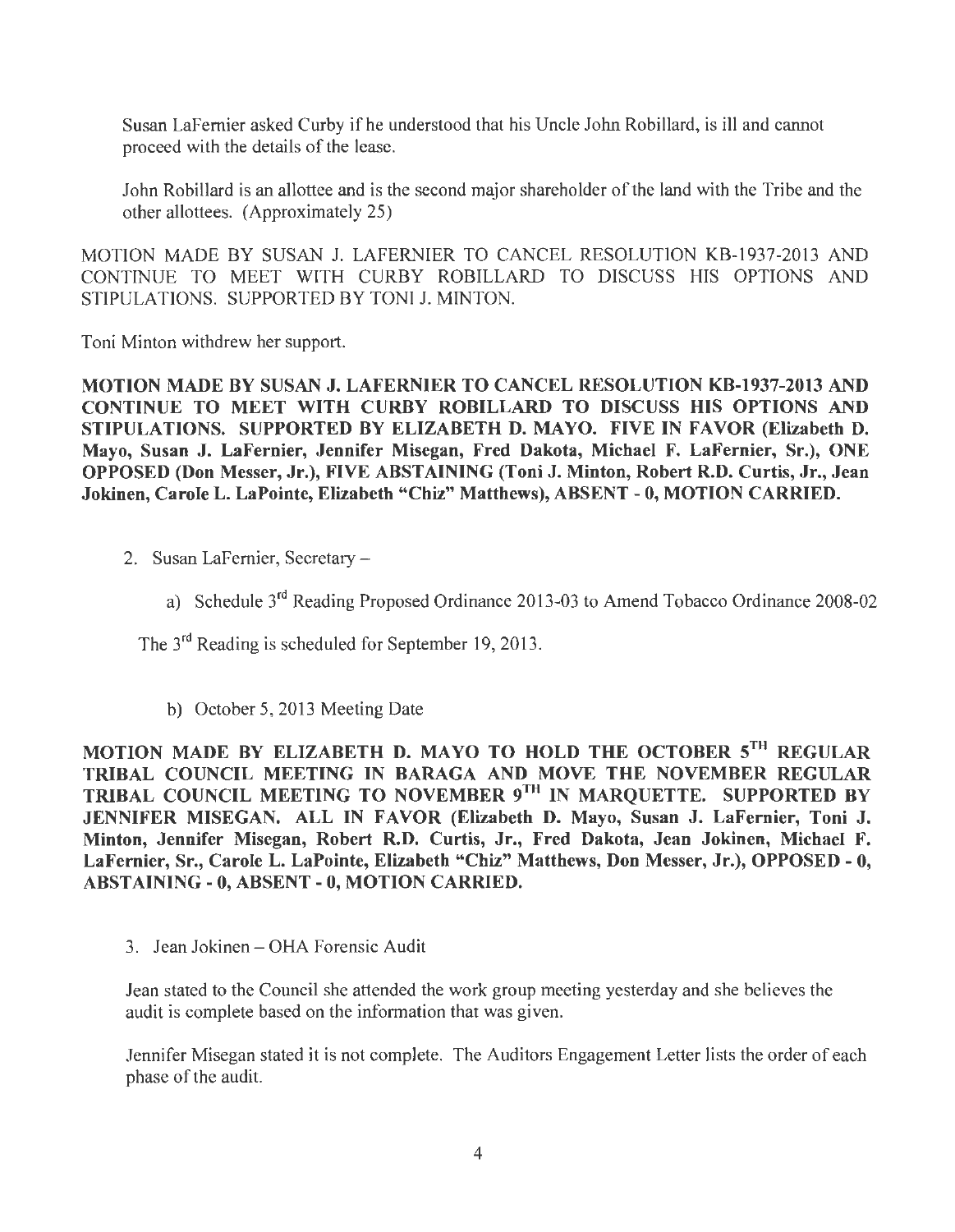MOTION MADE BY JEAN JOKINEN TO PUT AN END TO THE OHA FORENSIC AUDIT AND CONSIDER IT COMPLETE. SUPPORTED BY ROBERT R.D. CURTIS, JR. TWO IN FAVOR (Robert R.D. Curtis, Jr., Jean Jokinen), NINE OPPOSED (Elizabeth D. Mayo, Susan J. LaFernier, Toni J. Minton, Jennifer Misegan, Fred Dakota, Michael F. LaFernier, Sr., Carole L. LaPointe, Elizabeth "Chiz" Matthews, Don Messer, Jr.), ABSTAINING - 0, ABSENT - O, MOTION DEFEATED.

MOTION MADE BY CAROLE L. LAPOINTE TO WAIT UNTIL THE WRITTEN REPORT COMES IN FROM YESTERDAY'S MEETING FROM THE AUDITORS THEN DECIDE TO MOVE FURTHER. SUPPORTED BY DON MESSER, JR. TWO IN FAVOR (Carole L. LaPointe, Don Messer, Jr.), NINE OPPOSED (Elizabeth D. Mayo, Susan J. LaFernier, Toni J. Minton, Jennifer Misegan, Robert R.D. Curtis, Jr., Fred Dakota, Jean Jokinen, Michael F. LaFernier, Sr., Elizabeth "Chiz" Matthews), ABSTAINING - 0, ABSENT - 0, MOTION DEFEATED.

4. Jennifer Misegan - Summer Youth Termination Appeal Hearings Case #002-13 and Case #003-13 (9-5-13)

MOTION MADE BY JENNIFER MISEGAN TO SUPPORT THE DECISION OF THE ASSISTANT CEO IN THE TERMINATION OF CASE NUMBERS 002-13 AND 003-13 BUT TO CLEAR THE INFORMATION REGARDING THEIR TERMINATION FROM THEIR EMPLOYMENT FILES. SUPPORTED BY SUSAN J. LAFERNIER. SIX IN FAVOR (Susan J. LaFernier, Jennifer Misegan, Robert R.D. Curtis, Jr., Fred Dakota, Michael F. LaFernier, Sr., Carole L. LaPointe), TWO OPPOSED (Jean Jokinen, Elizabeth "Chiz" Matthews), TWO ABSTAINING (Elizabeth D. Mayo, Toni J. Minton), ONE ABSENT (Don Messer, Jr.), MOTION CARRIED.

(Don Messer, Jr. is out of the room)

0. New Business:

1. Jennifer Misegan, Treasurer - Donations September 2013

MOTION MADE BY JENNIFER MISEGAN TO DONATE \$500.00 TO THE LAW ENFORCEMENT TORCH RUN FOR THE SPECIAL OLYMPICS. SUPPORTED BY ELIZABETH D. MAYO. NINE IN FAVOR (Elizabeth D. Mayo, Susan J. LaFernier, Toni J. Minton, Jennifer Misegan, Robert R.D. Curtis, Jr., Fred Dakota, Michael F. LaFernier, Sr., Carole L. LaPointe, Don Messer, Jr.), ONE OPPOSED (Jean Jokinen), ABSTAINING - O, ONE ABSENT (Elizabeth "Chiz" Matthews), MOTION CARRIED.

(Elizabeth Matthews is out of the room)

P. Closed Session:

1. Carole LaPointe -

a) Marquette Health and Hardship Fund Budget Modification (increase)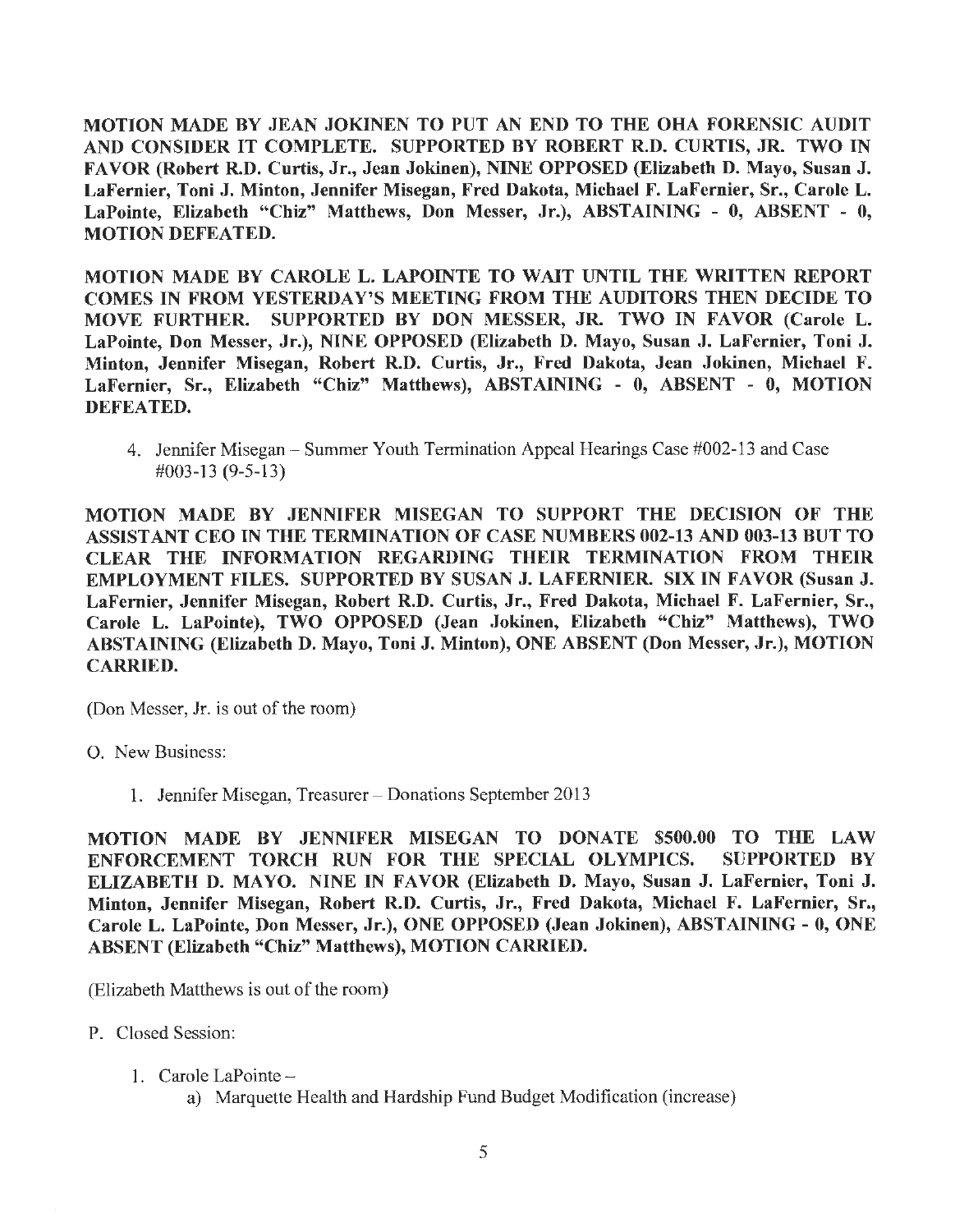b) Interim Wage for Assigned DHHS LT. Worker

MOTION MADE BY JENNIFER MISEGAN TO GO INTO CLOSED SESSION AT 11:07 A.M. SUPPORTED BY MICHAEL F. LAFERNIER, SR. SEVEN IN FAVOR (Susan J. LaFernier, Toni J. Minton, Jennifer Misegan, Robert R.D. Curtis, Jr., Michael F. LaFernier, Sr., Carole L. LaPointe, Elizabeth "Chiz" Matthews), FOUR OPPOSED (Elizabeth D. Mayo, Fred Dakota, Jean Jokinen, Don Messer, Jr.), ABSTAINING - 0, ABSENT- 0, MOTION CARRIED.

Break: 11:09-11:22 a.m.

MOTION MADE BY ELIZABETH D. MA YO TO GO INTO OPEN SESSION AT 11:40 A.M. SUPPORTED BY DON MESSER, JR. ALL IN FAVOR (Elizabeth D. Mayo, Susan J. LaFernier, Toni J. Minton, Jennifer Misegan, Robert R.D. Curtis, Jr., Fred Dakota, Jean Jokinen, Michael F. LaFernier, Sr., Carole L. LaPointe, Elizabeth "Chiz" Matthews, Don Messer, Jr.), OPPOSED - 0, ABSTAINING-0, ABSENT-0, MOTION CARRIED.

Interim Wage for Assigned DHHS I.T. Site Manager -

MOTION MADE BY ELIZABETH D. MA YO TO APPROVE THE INTERIM WAGE FOR THE ASSIGNED I.T. SITE MANAGER AT THE HEALTH CENTER AT \$18.37. SUPPORTED BY JENNIFER MISEGAN. NINE IN FAVOR (Elizabeth D. Mayo, Susan J. LaFernier, Toni J. Minton, Jennifer Misegan, Fred Dakota, Michael F. LaFernier, Sr., Carole L. LaPointe, Elizabeth "Chiz" Matthews, Don Messer, Jr.), TWO OPPOSED (Robert R.D. Curtis, Jr., Jean Jokinen), ABSTAINING - 0, ABSENT - 0, MOTION CARRIED.

MOTION MADE BY JENNIFER MISEGAN TO WAIVE THE TEN DAY WAITING PERIOD FOR THE POSITION OF I.T. SITE MANAGER AND TO POST. SUPPORTED BY ELIZABETH D. MA YO. EIGHT IN FAVOR (Elizabeth D. Mayo, Susan J. LaFernier, Toni J. Minton, Jennifer Misegan, Fred Dakota, Michael F. LaFernier, Sr., Carole L. LaPointe, Don Messer, Jr.), THREE OPPOSED (Robert R.D. Curtis, Jr., Jean Jokinen, Elizabeth "Chiz" Matthews), ABSTAINING - O, ABSENT - O, MOTION CARRIED.

Q. Adjournment:

MOTION MADE BY ELIZABETH "CHIZ" MATTHEWS TO ADJOURN AT 11:42 A.M. SUPPORTED BY ELIZABETH D. MA YO. ALL IN FAVOR (Elizabeth D. Mayo, Susan J. LaFernier, Toni J. Minton, Jennifer Misegan, Robert R.D. Curtis, Jr., Fred Dakota, Jean Jokinen, Michael F. LaFernier, Sr., Carole L. LaPointe, Elizabeth "Chiz" Matthews, Don Messer, Jr.), OPPOSED - 0, ABSTAINING - 0, ABSENT - 0, MOTION CARRIED.

Respectfully submitted,

Reggy Loonsfoot

Peggy Loonsfoot Administrative Specialist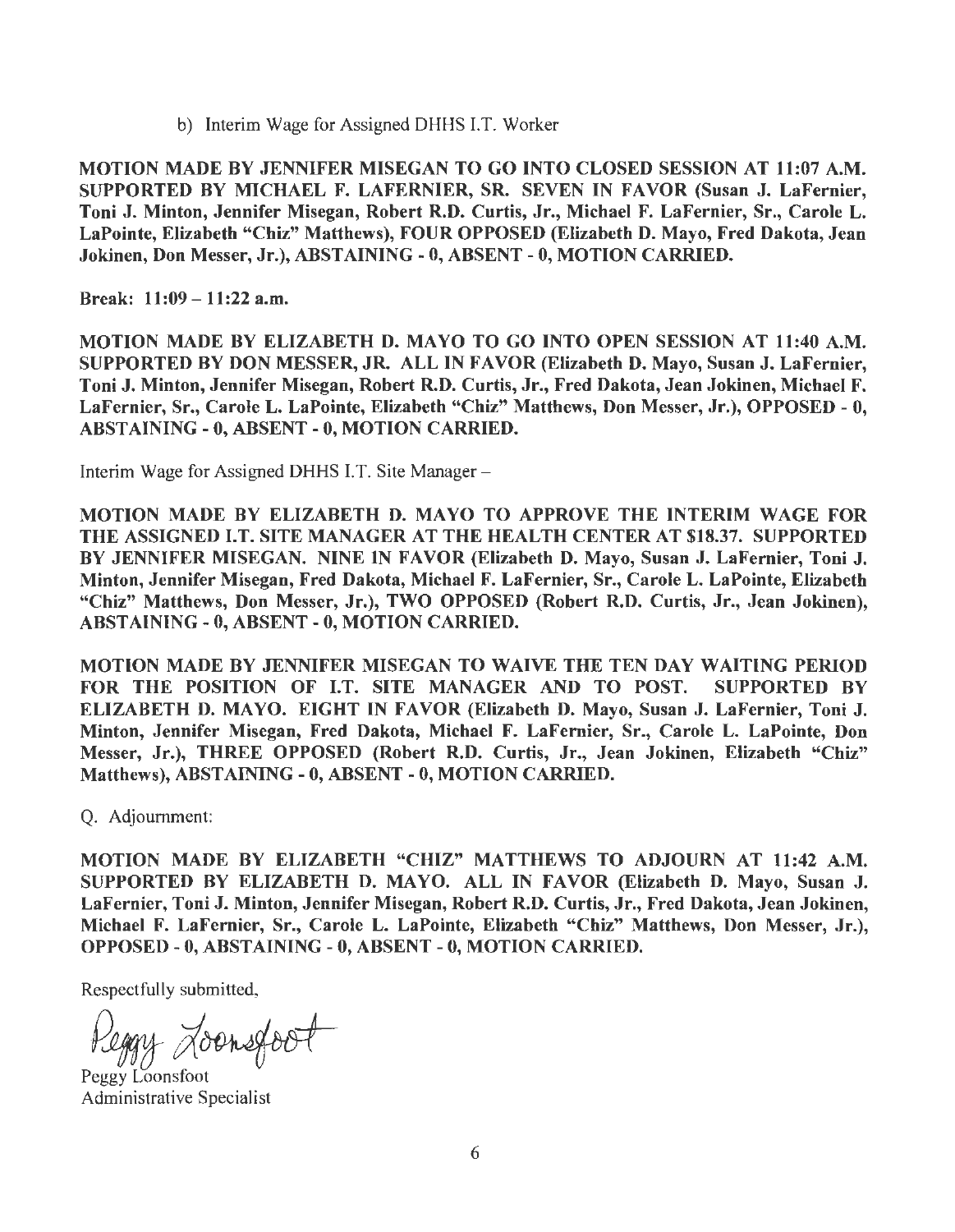### **AGENDA KEWEENAW BAY INDIAN COMMUNITY REGULAR TRIBAL COUNCIL MEETING OJIBWA CASINO RESORT CONFERENCE ROOM SATURDAY - SEPTEMBER 7, 2013- 9:00 A.M.**

- A. Date: September 7, 2013
- B. Call to Order:
- C. Invocation: Lord's Prayer
- D. Roll Call:

\_Warren C. Swartz, Jr., President \_Elizabeth D. Mayo, Vice President Susan J. LaFernier, Secretary \_Toni J. Minton, Assistant Secretary \_Jennifer Misegan, Treasurer Robert R.D. Curtis, Jr. Fred Dakota Jean Jokinen \_ Michael F. LaFernier, Sr. Carole L. LaPointe Elizabeth "Chiz" Matthews Don Messer, Jr.

- E. Declaration of Quorum:
- F. Approval of Agenda: September 7, 2013
- G. For Your Information:
	- 1. A "Thank you" from the Baraga County Community Foundation
	- 2. A "Thank you" from Jeanine Francois-Gonzalez
	- 3. A "Thank you" from Mason Alexander Schermerhorn
	- 4. A "Thank you" from Steele Jondreau, Easton Clements, Cage Osterman, and DySean Allen
	- 5. A "Thank you" from Debbie Parrish
	- 6. A "Thank you" from Sharon Geroux
	- 7. A "Thank you" from the Native American Rights Fund
	- 8. A "Thank you" from the Omega House
	- 9. Notification of Approved Enrollment Applications July 31, 2013 (6) and August 26, 2013 (6)
- H. President's Report/August 2013
- I. Secretary's Report/August 2013
- J. Treasurer's Report/August 2013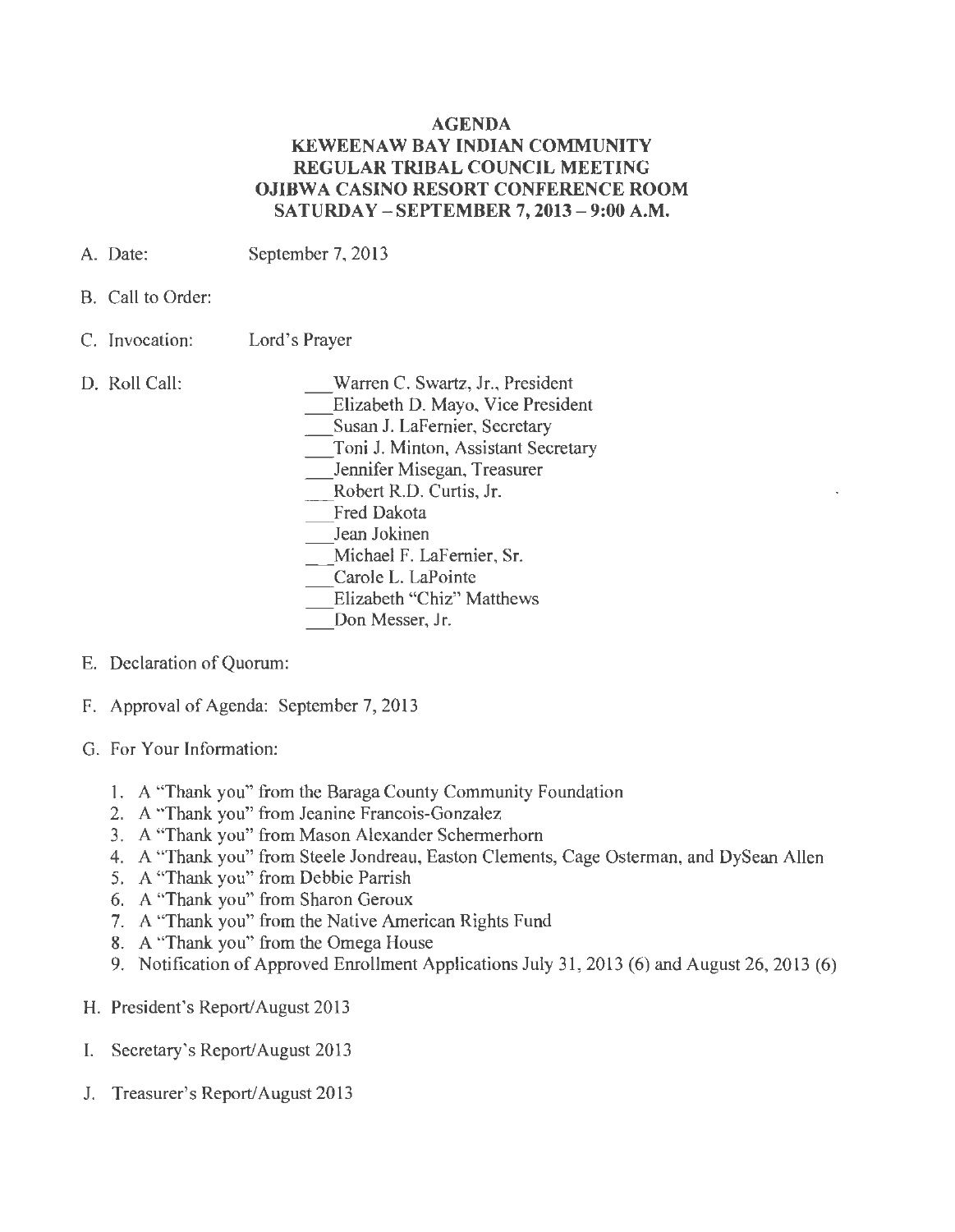- K. CEO's Report/August 2013
- L. Department Head Reports July 2013
- M. Recognize Scheduled Delegation/Individuals:
	- 1. Mike Bianco, L'Anse Fire Chief- U.P. Firefighters Tournament
- N. Old Business:
	- 1. President Swartz Curby Robillard Lease
	- 2. Susan LaFernier, Secretary
		- a) Schedule 3rd Reading Proposed Ordinance 2013-03 to Amend Tobacco Ordinance 2008-02
		- b) October 5, 2013 Meeting Date
	- 3. Jean Jokinen OHA Forensic Audit
- 0 . New Business:
	- 1. Jennifer Misegan, Treasurer- Donations September 2013
- P. Closed Session:
- Q. Adjournment: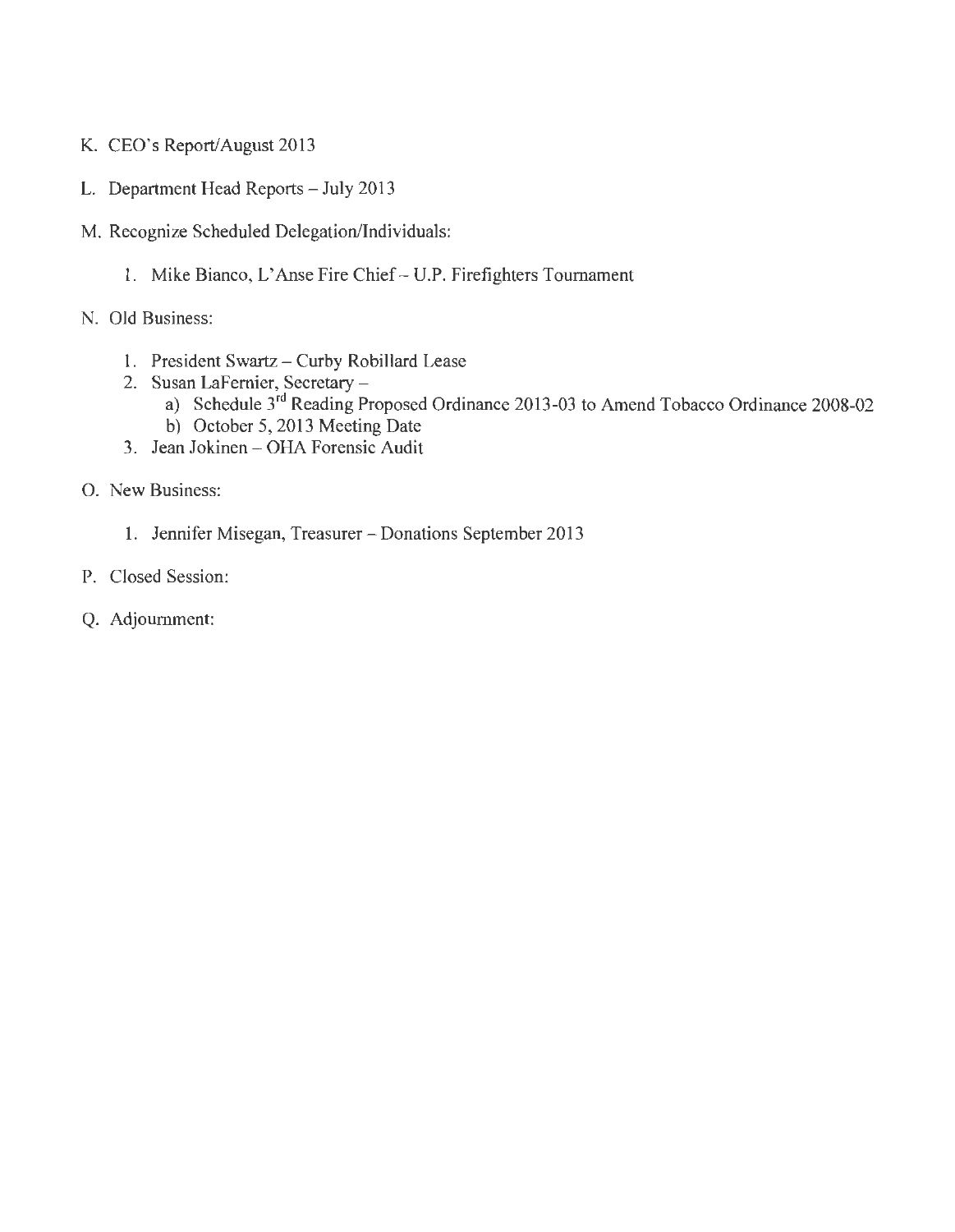### KEWEENAW BAY INDIAN COMMUNITY TRIBAL COUNCIL

*Susan J. LaFernier August 2013 Report from the Secretary to the Council/Community*  (for the September 7, 2013 Regular Meeting) *ANIN! We honor the greatness in you Remember: "Indian Country Counts" "Our People, Our Nations, Our Future"* 

We continue to recognize the richness of Native American contributions. accomplishments, and sacrifices to the political, cultural, and economic life of Michigan and the United States

A wonderful Fall season is upon us as we continue to enjoy the wonderful Seasons of our area!

The annual Summer Government Picnic was held on August  $2<sup>nd</sup>$  at the L'Anse Golf Course. 150 employees attended and played Bingo, cribbage/card games, bean bag toss, went on a 1 mile fitness walk, and of course, golfed. Three new challenges were added this year and the following won: Kevin Perrault/l'9" closest to the pin; Gary Loonsfoot, Jr./25'longest putt: Suzanne Jondreau/longest drive. We all enjoyed great picnic food and thanks to all of our employees for planning, setting up for the picnic, cooks, those who grilled, helping with the games and prizes, and cleanup. Many thanks to our Picnic Committee: Larry Denornie, Kim Klopstein, Gary Loonsfoot, Jr. and to the Tribal Council.

On August  $16<sup>th</sup>$  and August  $23<sup>rd</sup>$ , Tribal Council members and Natural Resource staff had the privilege to take a boat ride (thanks to our Police Officers) to Manitou Island off the Keweenaw Peninsula. It is a beautiful island with two lighthouses, a dock, and many acres of pure woods where trees amazingly grow on little soil and where the pinecones grow upward! The island is.able to tell you many stories of the activities that went on there through the years, mainly commercial fishing. We did find downed telephone poles that connected the lighthouse to the mainland. Be watching for more information on Manitou Island...

Remember the dates (see poster/ads) regarding the upcoming Secretarial Election on October 22, 2013 with the only polling place at the Ojibwa Senior Citizens Center in Baraga from 7:00 a.m. to 7:00 p.m. You will be voting on an amendment to the Constitution regarding Article VIlI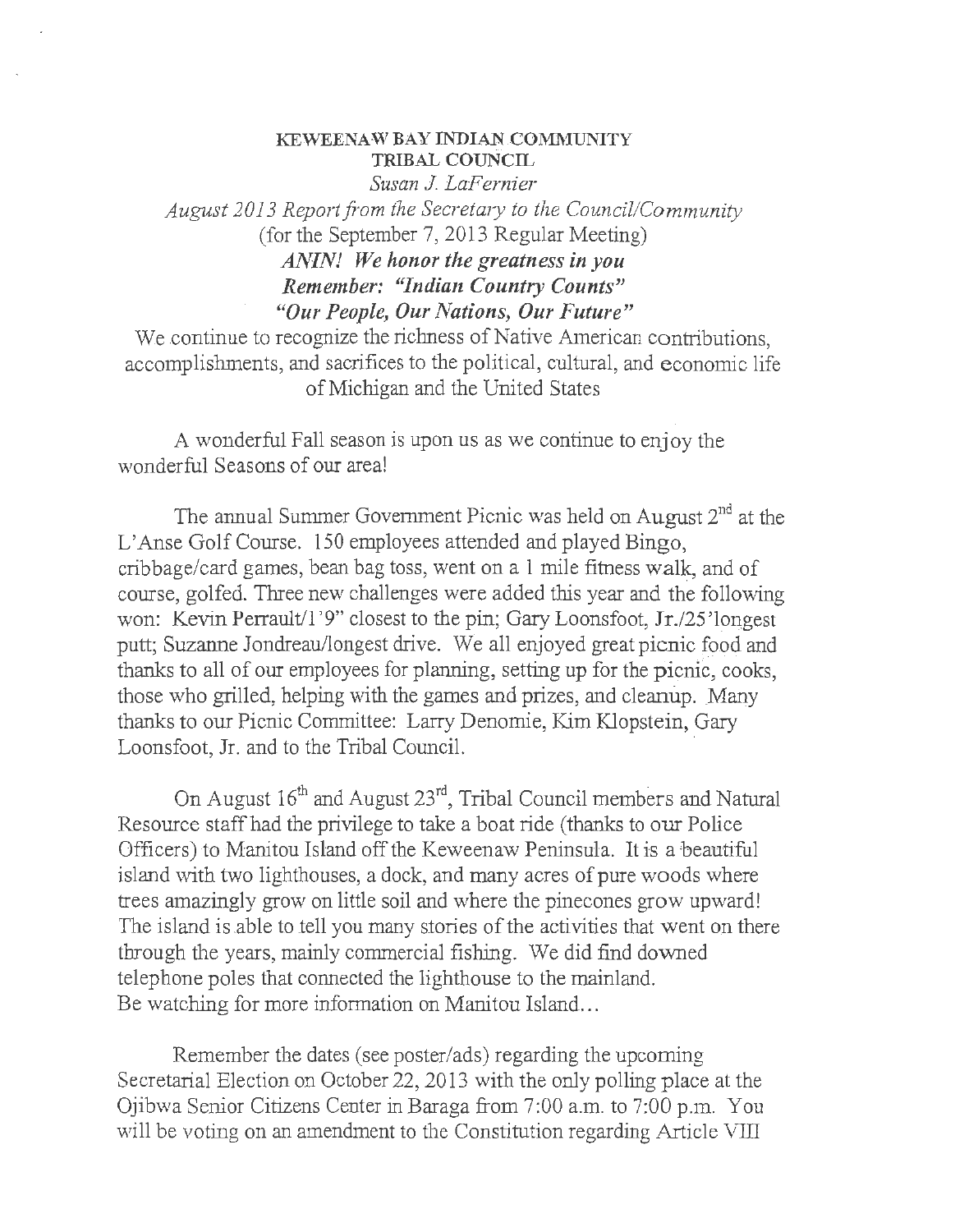Section 1. Community Informational meetings will be held on September  $24^{\text{th}}$  at the Zeba United Methodist Church and September  $26^{\text{th}}$  at the Ojibwa. Seniors Center.

I had a great time helping at the Pines Convenience Center "Customer Appreciation" Day on August  $27<sup>th</sup>$ . Thanks to the staff, Trish, Suzie, Dan, Larry, Radio personnel, and everyone who helped make the day fun.

The employee W.H.I.P.P. (Wellness, Health, Intervention, Prevention Program) Task Force and volunteers continue to have monthly meetings. It is never too late to encourage and begin positive lifestyle changes that will help us live longer, healthier, happier lives. Mino-Bimaadizin "Live Well". Remember everyone should participate in at least 30 minutes of physical activity 5 times a week to stay fit. Congratulations to our  $2<sup>nd</sup>$  place Keweenaw Bay walkers out of 11 Tribes participating again this year in the Tribe to Tribe Walking Challenge. They were congratulated by Blue Cross & Blue Shield with a check on August  $20<sup>th</sup>$ . The annual blood drive will also be held on October 1<sup>st</sup> (see flyer).

NATIVE VOTE 2013 (every vote and voice counts). We have 822 total eligible voters and 681 are registered to vote (141 are not registered), of the 681 registered, 429 voted in the December 2012 election which is 63%. Our goal for Keweenaw Bay is to have 100% of our registered/eligible members vote!

*Remember to continue to pray for each other, to honor, and remember all of our veterans and service men and women and their families. Also eve1y day remember those who are ill, our economy struggles, and all who have lost loved ones during the past year and on September 11. We pray that we and the world will be graced with the gifts of peace, love and joy ...* 

*Thank you for all that you do to keep our land the beautiful place it is and we thank you God and Creator for the great blessings of our land! "Who does the land belong to? Some to those that have walked on, a little to those still living, But most to those yet to be born.* " *-Unknown* 

> $\sim$ *Yesterday is history, tomorrow is a mystery, Today is a gift, that is why we call it the present* $\sim$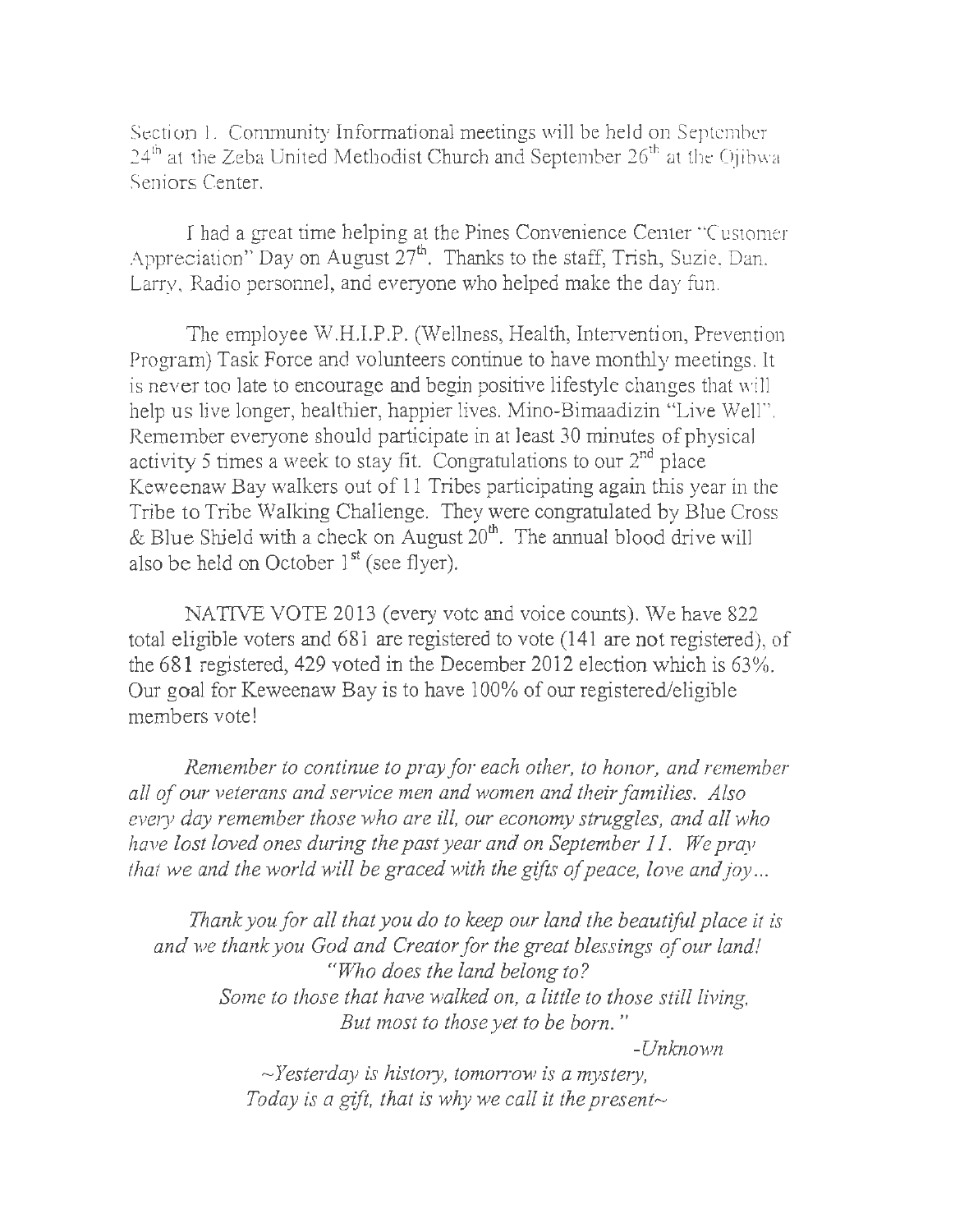The Tribal Council held the Regular Saturday Meeting on August 3, 2013 at the Ojibwa Motel:Conference Room. This meeting is reported in the September Tribal newsletter. (4) Special Council meetings were also held. Following are the unapproved motions for August.

### August 1, 2013:

- Tabled the Tribal Attorney job description review and have a discussion with Attorney Heather Chapman before posting for a Tribal Attorney
- Approved a line item Hardship Funds for the Community Needs Assistance Program(51 l)and to use the remaining senior heating funds for food and shutoffs using the CSBG guidelines for two months
- Defeated a motion to offer the TERO Director position to Sue Ellen Carlson (after 5 interviews)
- Approved to offer the TERO Director position to Debra Picciano
- Approved the pay the balance of \$2,162.85 out of the General Fund (510) for the Spring Clean-up
- Approved to table Resolution KB 1945-2013 for a new drawing for the Campground (Marina) Right-of-Way Amendment
- Approved the KBIC Space Lease Agreement for  $(2)$  ATM Machines with River Valley Bank at the Marquette Casino
- Approved the bid from Ojibwa Building Supply for \$98,498.00 with.a contract (to include warranty and a time frame) for the Baraga Casino carpeting
- Approved the use of the former Tribal Maintenance facility (at the-Industrial Park) for  $$1.00$  for 99 years for office space for the Aanikoosing, Inc.

## August 8, 2013 :

- Defeated a motion to approve a donation of \$3,992.00 (additional) for burial expenses for George Curtis
- Approved to pay the difference between a regular size casket and a larger casket for George Curtis
- Approved to appoint Diana Chaudier, Gretchen Emery, Peggy Loonsfoot, Jeanne Kauppila, and Kim Klopstein to the Secretarial Election Board (October 22, 2013 Election)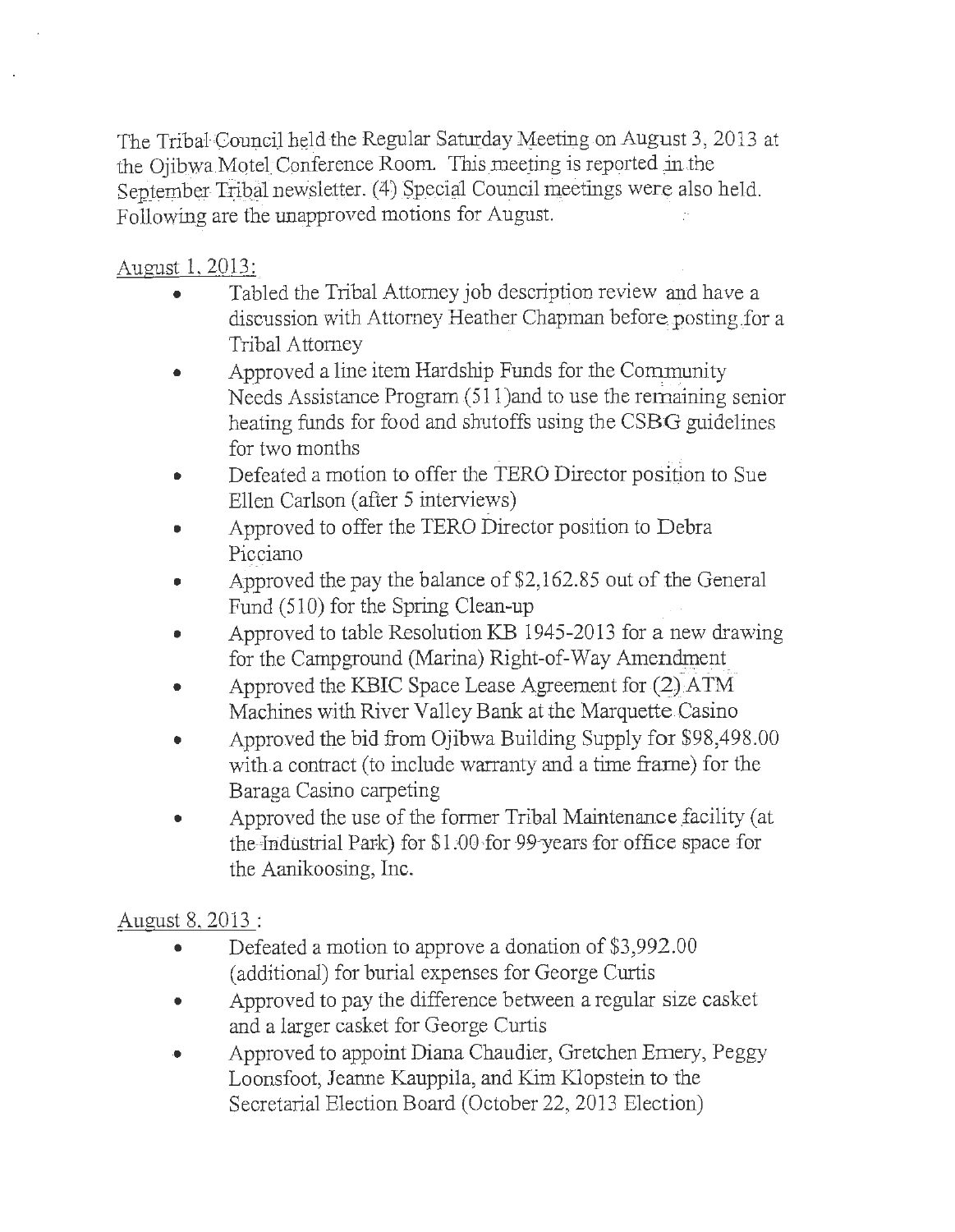- Approved Resolution KB 1945-2013 Campground Right-of-Way and to move forward with the paving after Labor Day
- Approved to not pave (or gravel) the loop by the (Marina) Fishing Memorial, remove the small loop and do a change order to the contract
- Approved Resolution KB 1947-2013 Diana L. Chaudier and Jason R. Chaudier modification to their residential lease
- Approved to refund all of the Pow-Wow vendors from this years Pow-Wow
- Approved the Letter of Support to MTU for the GLRJ (Great Lakes Restoration Initiative) grant application regarding Torch Lake
- Approved the Services Agreement with Checker Transport for the Youth charter bus trip August 17-20
- Approved the renewal 2013 fireworks license for (Pete) Morin Fireworks
- Approved the Tier II Services Agreement with Range Telecommunications for \$4, 125.64 for the radio station 's Herman tower FCC compliance

# August 29, 2013:

- Approved the Early Spring Productions (Rick Allen) to film on the Reservation and at the Pinery Cemetery in a respectful way
- Approved a donation to Early Spring Productions of \$2,500.00
- Approved the September 11 , 12, 13, 18, 2012 Tribal Council meeting minutes
- Approved that family members of George Curtis be able to donate (\$150.00-\$300.00) from their 2013 Christmas Gift Check for his funeral expenses
- Approved the renewal business license for Zebing Solutions (Jeff Swartz and Arlan Friisvall)
- Approved Resolution KB 1949-2013 Irvin J. Smith III Recreational Lease
- Approved Resolution KB 1950-2013 Alden L. Connor, Jr. Residential Lease
- Approved Resolution KB 1953-2013/Purchase Agreement for 40 acres on the Pikes Peak Road for \$38,000.00 from Joe Sirard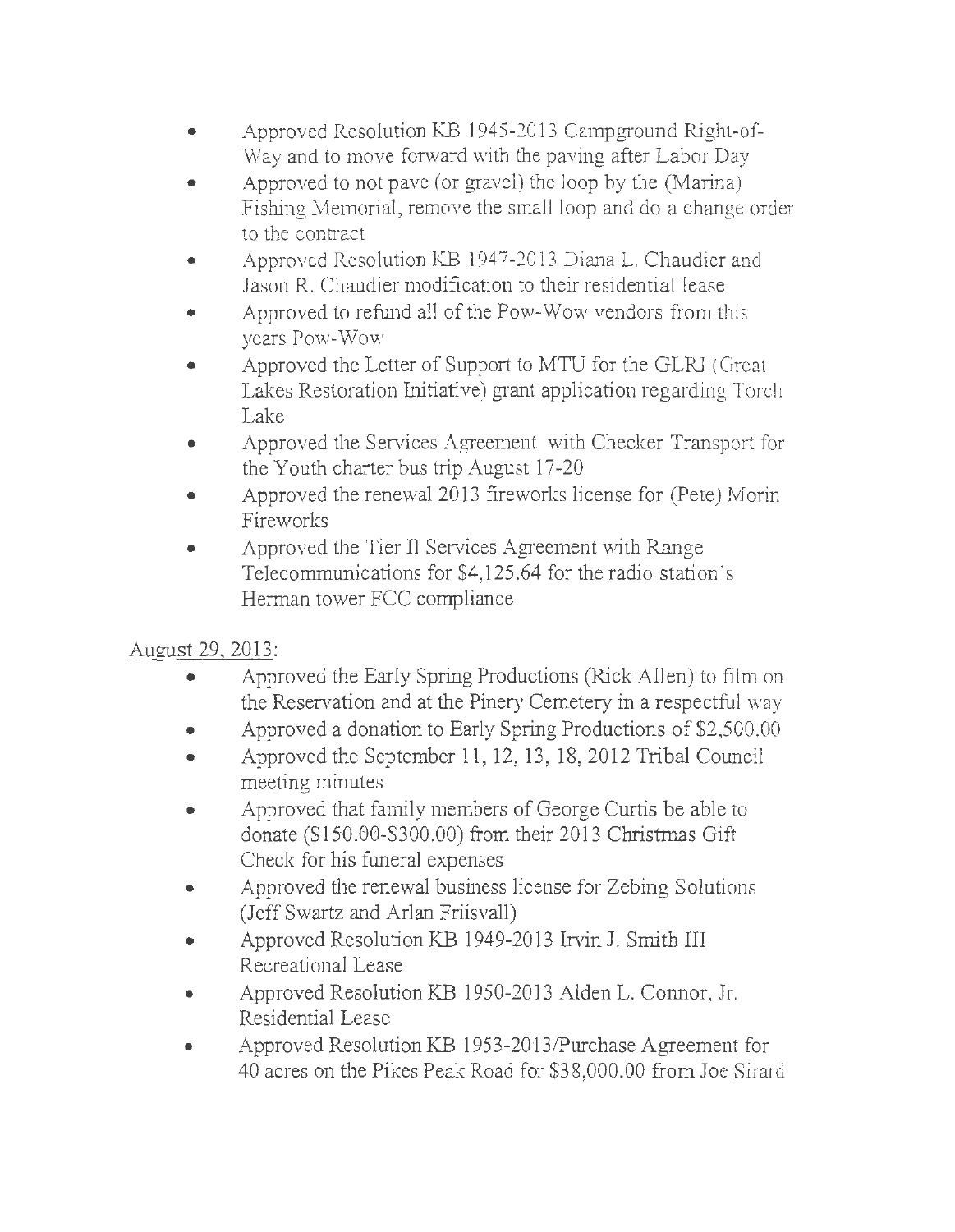- Approved Resolution KB 1951-2013 Forest Management . Deduction Account Expenditure Plan October 2013-September 2\_QJ'4
- Approved the project agreement with the Board of County Road Commissioners for Baraga County for the Tailor Road **Improvements**
- Approved Resolution KB 1948-2013 Eligible Voters List for the Secretarial Election to amend Article VIII
- Approved the donation request from Teresa Miller and Tina Messer for travel expenses up to \$520.00 (need receipts) to attend their uncle's funeral in Minnesota
- Approved to appoint John Davis to the Economic Development **Committee**
- Approved to appoint Jeff Loman to the Natural Resources Committee
- Approved to appoint Lauri Denomie to the ICWA (Justice) Committee
- Approved to reappoint Roy (Donny) Koski to the Aaniikoosing, Inc. Board of Directors for 3 years
- Approve the Beverage Agreement with Pepsi Beverages Company for the Casinos
- Approved the MTU Huskies Athletic Marketing Contract for the Baraga Casino
- Approved the Secretarial Election budget of \$2,778.00
- Approved the Enrollment Department to share addresses of Tribal members that can not be found regarding the class action Cobell lawsuit
- Approved the Innovative Gaming Solutions Gaming Operations Evaluation Proposal (Marquette and Baraga Casinos)
- Approved the Services Agreement with Earl Otchingwanigan-Language Instructor, Rose and Linda Trudeau-Language Instructors and the Bay Mills Community College modification of Memorandum of Understanding

# August 15, 2013:

• Approved the 2013 General Election Timeline for December 14, 2013 and the 2013 Primary Election Timeline for November 2, 2013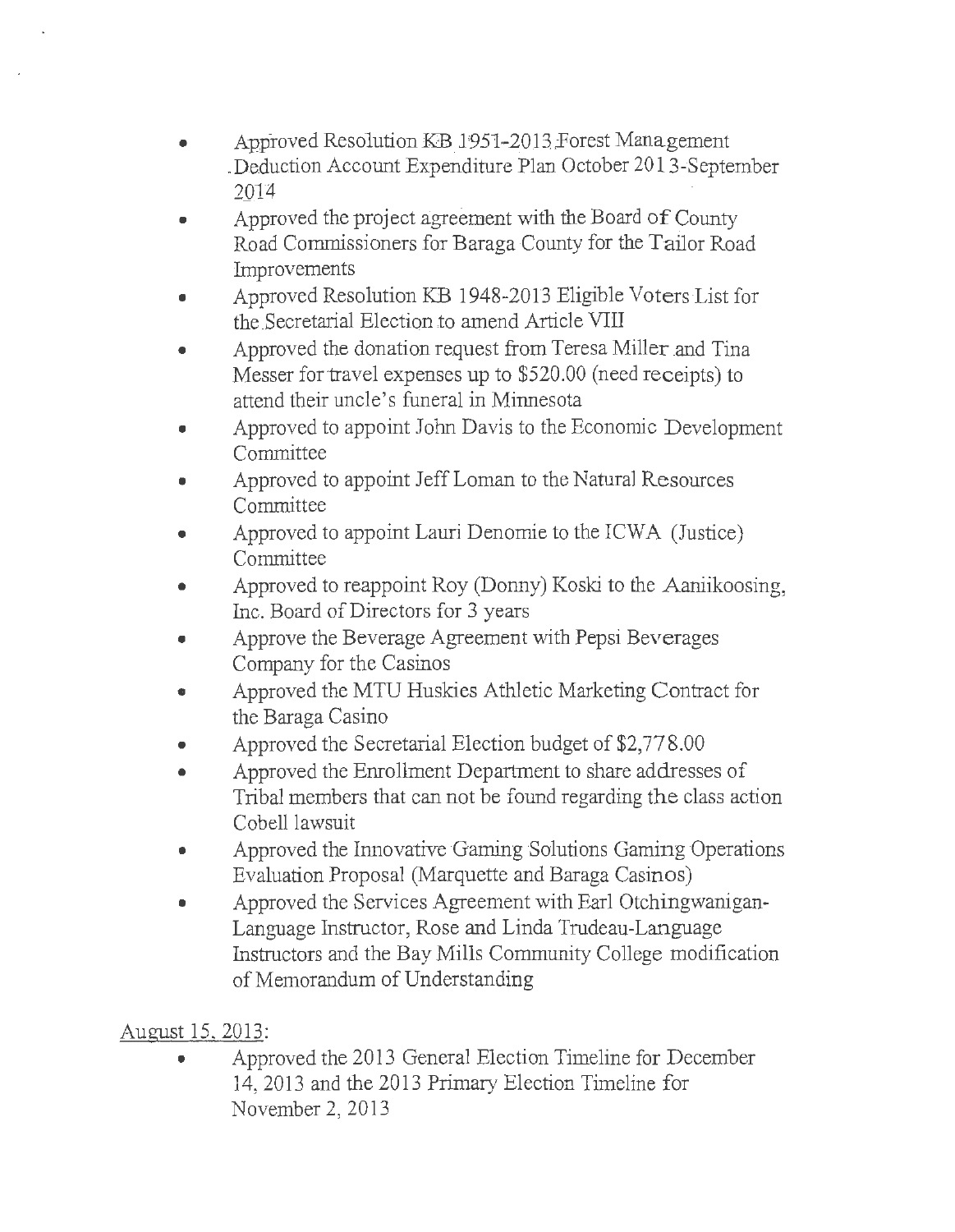- Held the 2<sup>nd</sup> Reading of Proposed Ordinance 2013-03 Clarification to Title 21b.604 of the Tobacco Ordinance of 2008
- Approved the adjudication of Steven Cadeau for 5 years
- Approved the bid from U.P. Concrete Pipe Company for \$11,592.00 for 12 gauge pipe and \$15,057.00 for 10 gauge pipe for the Robillard Creek culvert/fish passage
- Approved the Great Lakes Fishery Trust application for a dock in Zeba and to submit for a cleaning station
- Approved the Tribal Council Secretary's Report for July 2013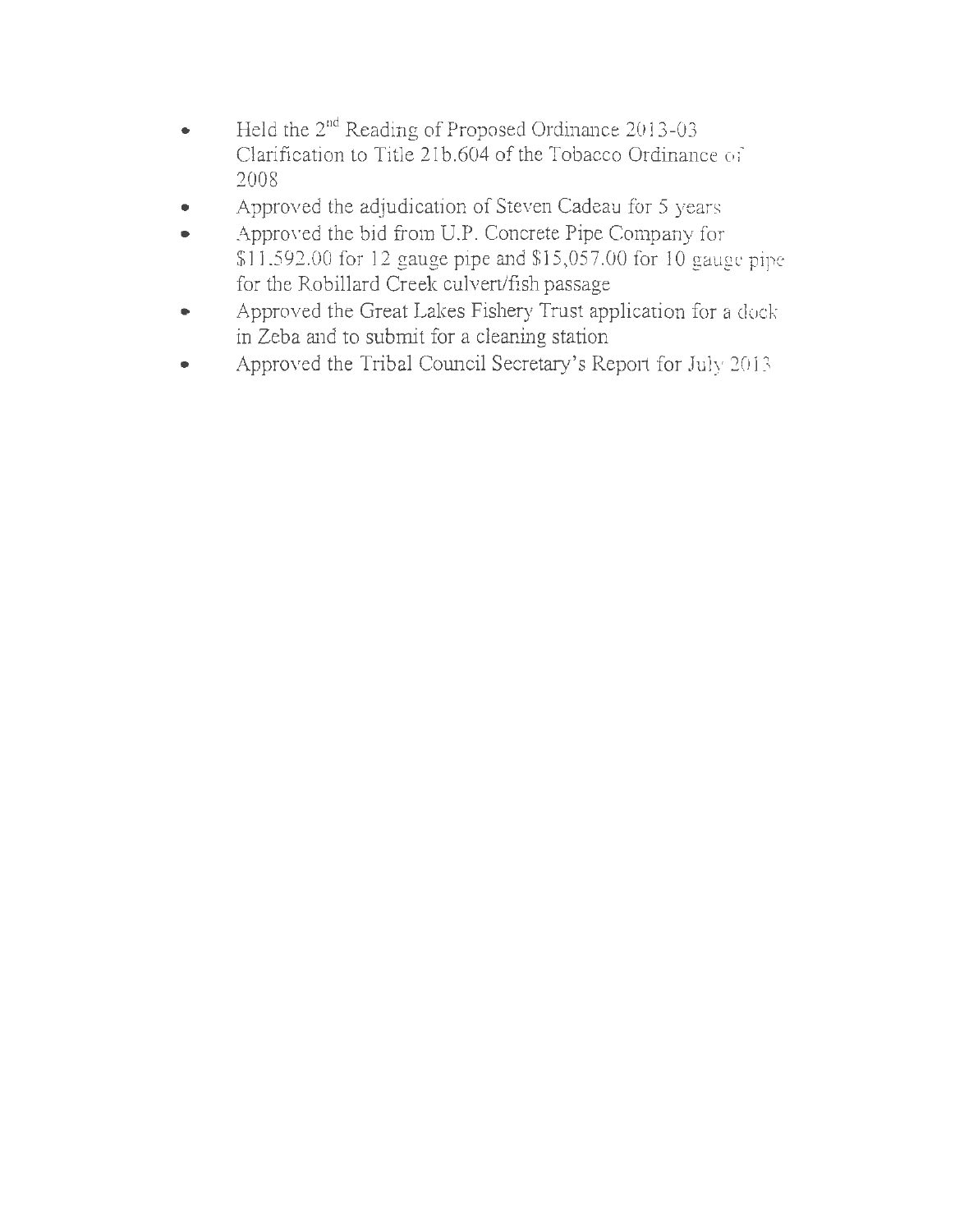

# **Treasurer's Report**

August 2012

Donations approved for the month of August were as follows:

The Omega House \$500.00

**Baraga County Community Foundation \$350.00**  (Sponsorship for the Tony Selkey Memorial Golf Scramble)

**Early Spring Productions** \$2,500.00 (Film production of "Mutt")

The Fiscal Year 2014 budget reviews are scheduled to begin on Monday, September 9. We will meet Monday, Tuesday and Wednesday, hold our regular meeting on Thursday, September 12 and continue to meet the week of September 16 if need be. We will begin the week by reviewing the annual audit reports. The budget review meetings are open to Tribal members.

I attended a preliminary budget meeting August 21, with the CFO, CEO and Asst. CEO. We took a look at the proposed Casino budgets and discussed the general Tribal budgets as well as the schedule for next week's meetings.

A conference call was held on August 13 with the small group involved in the forensic audit for the Ojibwa Housing Authority. Unfortunately, I was unclear as to which Council member was to be involved in the group. It was later brought forward that Jean was going to be involved. I apologize for the misunderstanding. During the call and after reading through the packet of information sent to them by OHA, the auditors reviewed a list of further documents that they needed. Once the list was received via email to Heather, she notified the Board Chairperson and the Executive Director. They were once again instructed to forward the documents to me so that I could compile them and insure that everything asked for was received. That did not happen. OHA choose to send most of the documents straight to the auditors, I did not receive anything. *1*  have attached the email from the auditing firm along with the list.

A second conference call was held yesterday, September 6. This time we made sure that Jean was included. There was some confusion as to who had been designated by the Tribal Council to be involved in the group. Once the confusion was cleared up the call proceeded with the Tribal Council President sitting in on the call.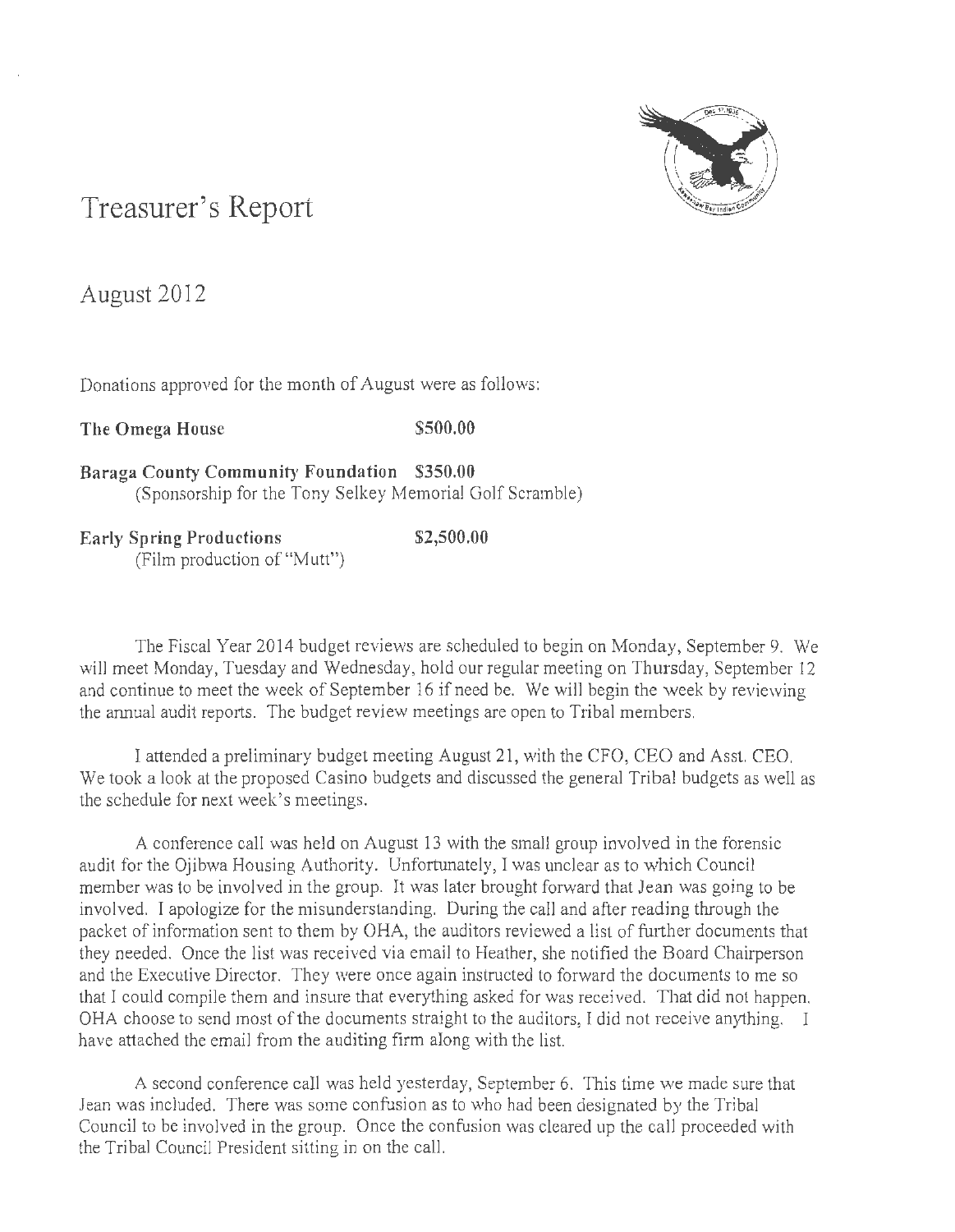The auditors had prepared some spreadsheets comparing OHA 's audited financial statements and provided the group with some of the answers to the initial questions Council had. That information can be shared with Council in closed session as the group was made well aware of the confidentiality associated with being a part of the working group. The group felt that at this time a site visit is not necessary until further review has been made. Another list of documents was sent to the group and was forwarded to OHA to provide. Many items on the list were things that were missing from the previous list and the other items were to answer questions that the auditors have. The audit is not complete. If there are any questions regarding the process and what is involved *in* this audit, please see the engagement letter that was approved by Council.

The second 2% deadline of the year, which is September 30, is approaching quickly. Decisions regarding the funding will be before November 30, 2013.

If anyone has any questions or comments, please feel free to contact me.

Respectfully, Jennifer Misegan

Tribal Council Treasurer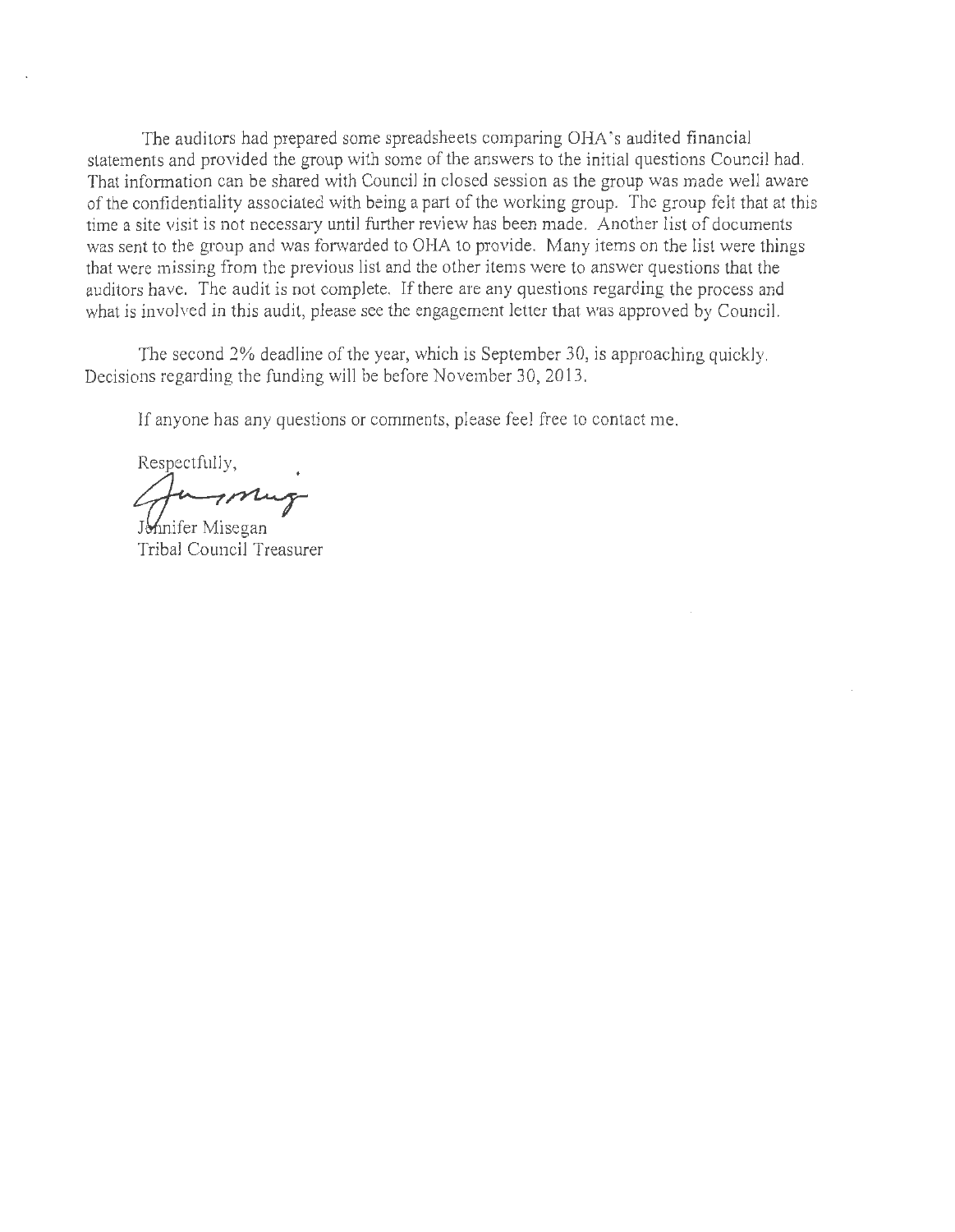### **Jennifer Misegan**

**From: Sent: To: Cc: Subject: Attachments :** 

Ginger Knutsen [GKnutsen@sdkcpa.com] Tuesday, August 13, 2013 4:57 PM Jennifer Misegan; Heather Chapman; Sarah Maki Wendy-Harden; Jason Besler Additional documents Document Request.pdf

Good afternoon,

Attached is an updated document request which details the additional documents we prefer to receive prior to our onsite visit. The last page contains a preliminary list of items we need available to us when we are on-site.

Please let us know if you have any questions!

Ginger

\_\_\_\_\_\_\_\_\_\_\_\_\_\_\_\_\_\_\_\_\_\_\_\_



**Ginger Knutsen CPA/ABV/CFF, CFE**  Senior Manager

Suite 1600 100 Washington A venue South Minneapolis, MN 55401-2192 d: 612-332-9313 f: 612-332- 1529 m: 612-25 1-7475

**Sign up for our Email Newsletter I www.sdkcpa.com** 

To ensure compliance with new requirements imposed by the IRS we inform you that any U S federal tax advice sontained in this communication (including any attachments) is nor intended or written to be used and cannot be used for the purpose of (i) avoiding penalties under the Internal Revenue Coge or (ii) promoting imarketing or recommending to another party any transaction or matter addressed herein

CONFIDENTIALITY NOTICE. This message is being sent by Schechter Dokwer. Kante, it is intended exclusively for use by the individual or entity to which it is addressed. This message and/or its attachments may contain mformation that is privileged or confidential and is not retented for transmission. It is research, anyone other than named addressee. If you are not the named addressee, you are not authorized to read, prm; retain copy or disseminate this message or any part of it. If you have received this message in error please notify the sender immediately by e-mail and detete all copies, of this message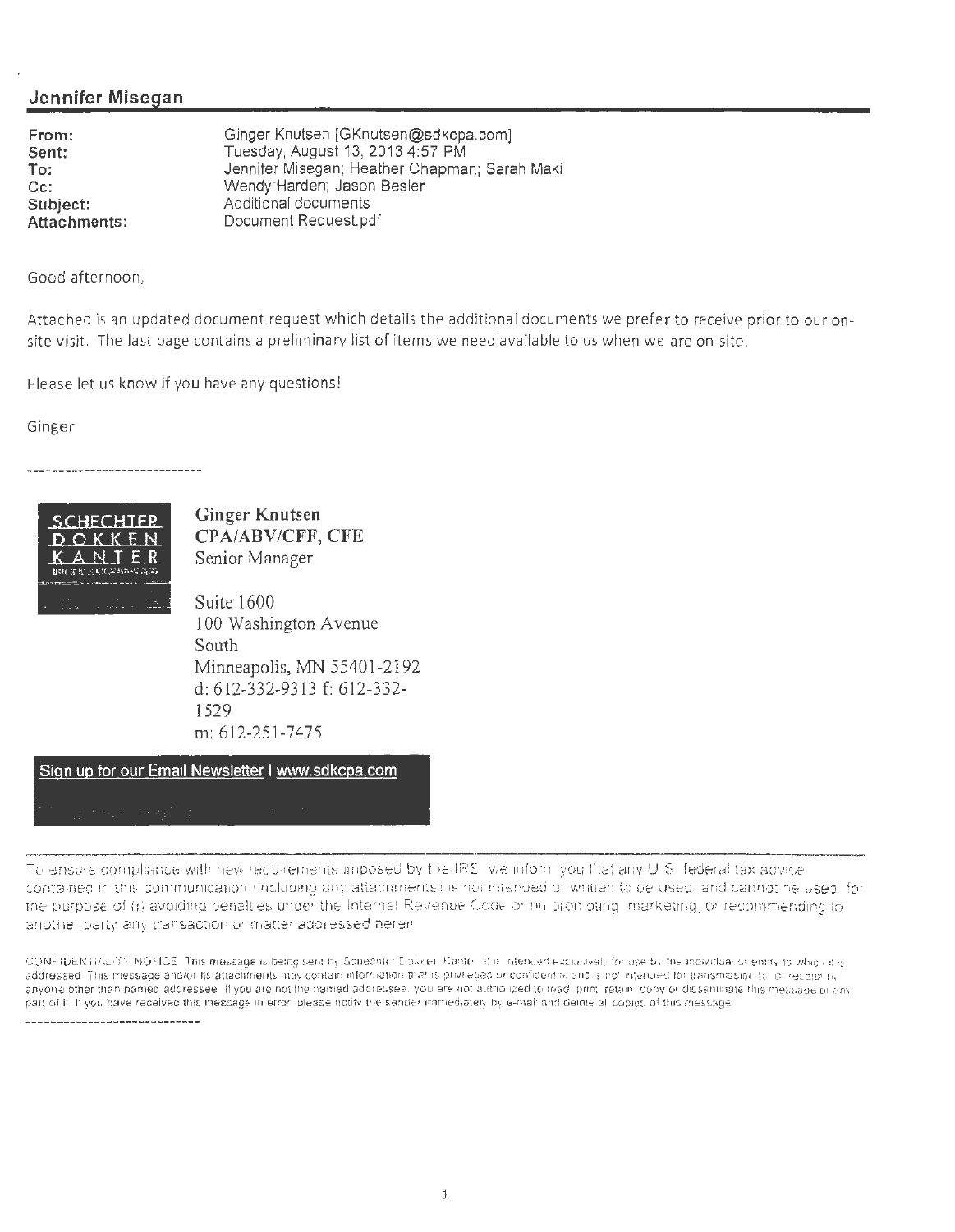Keweenaw Bay Housing Authority Additional Documents

#### Please provide the following documents when available. We would like to review prior to arranging our onsite visit.

- I . 2004 financial statements.
- 2. If there are any other governance documents besides Ordinance, please provide.
- 3. Annual reports prepared by Edward Edwards for Tribal council from 2005 2012.
- 4. All business plans prepared by Edward Edwards from 2005 through today.
- 5. Copy of Do It Best Membership Agreement.
- 6. Most recent interim financial statements for each entity.
- 7. For each entity, please provide the tax identification number:
	- a. Ojibwa Housing Authority,
		- b. Ojibwa Holding Company,
		- c. Building Center,
		- d. Ojibwa Builders,
		- e. Ojibwa BP,
		- f. Ojibwa Carwash,
		- g. Ojibwa Laundromat,
		- h. Ojibwa Plumbing & Heating.
- 8. For each entity, please provide the governance document or purchase agreement:
	- a. Ojibwa Housing Authority,
	- b. Ojibwa Holding Company,
	- c. Building Center,
	- d. Ojibwa Builders,
	- e. Ojibwa BP,
	- f. Ojibwa Carwash,
	- g. Ojibwa Laundromat,
	- h. Ojibwa Plumbing & Heating.
- 9. Copy of Sally Snyder's spreadsheet showing the amount of money the Housing Authority has invested in each of the following entities:
	- a. Ojibwa Holding Company,
	- b. Building Center,
	- c. Ojibwa Builders,
	- d. Ojibwa BP,
	- e. Ojibwa Carwash,
	- f. Ojibwa Laundromat,
	- g. Ojibwa Plumbing & Heating.
- 10. Copies of all bank loans.
- 11 . For each entity listed, please provide listing of all bank accounts, money market or other investment accounts.
	- a. Ojibwa Housing Authority,
	- b. Ojibwa Holding Company,
	- c. Building Center,
	- d. Ojibwa Builders,
	- e. Ojibwa BP,
	- f. Ojibwa Carwash,
	- g. Ojibwa Laundromat,
	- h. Ojibwa Plumbing & Heating.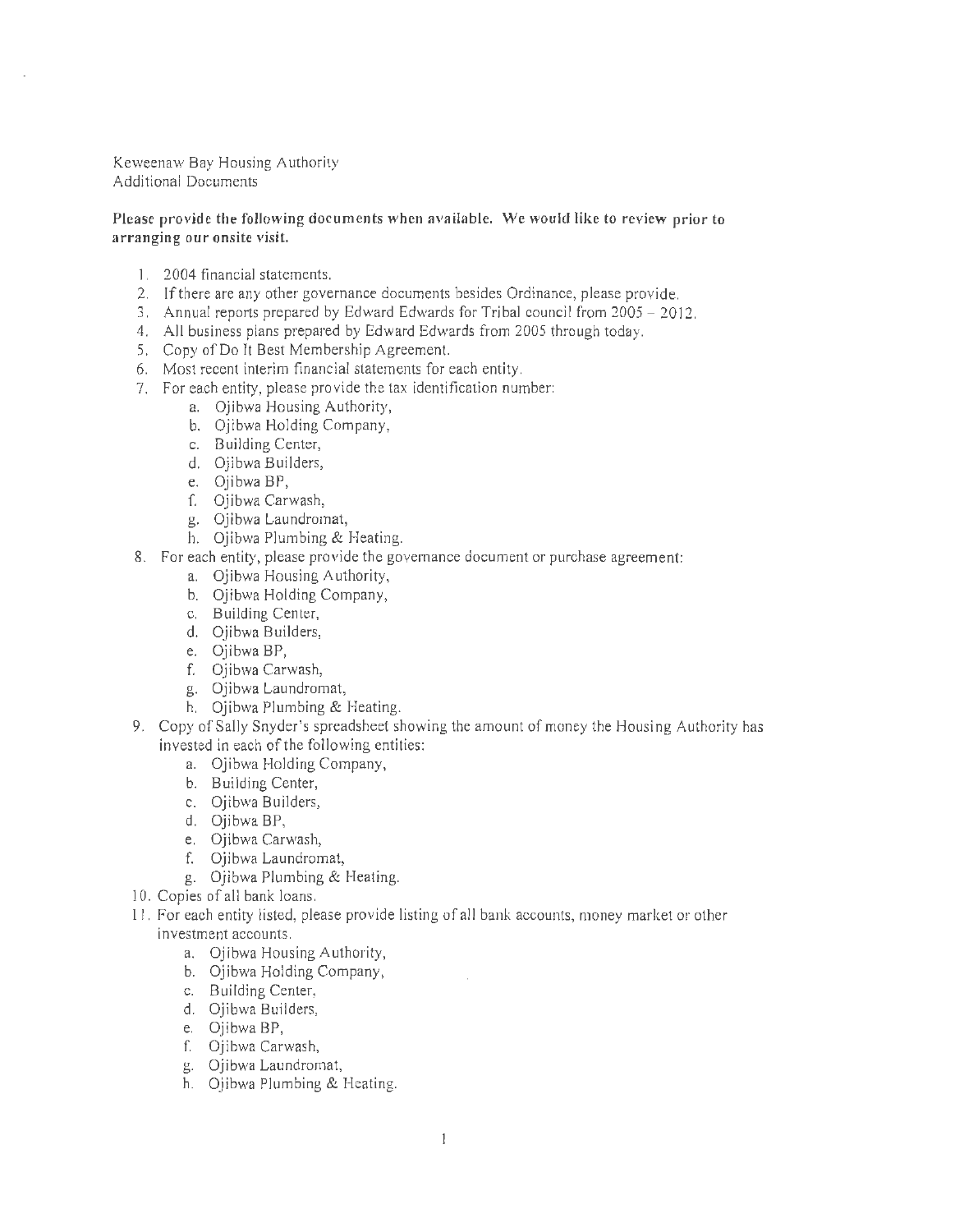- 12. For each entity, please provide listing of credit cards issued to employees.
	- a. Oiibwa Housing Authority,
	- b. Ojibwa Holding Company,
	- c. Building Center,
	- d. Ojibwa Builders,
	- e. Ojibwa BP,
	- f. Ojibwa Carwash,
	- g. Ojibwa Laundromat,
	- h. Ojibwa Plumbing & Heating.
- 13. For each entity, please provide personnel policy.
	- a. Ojibwa Housing Authority,
		- b. Ojibwa Holding Company,
		- c. Building Center,
		- d. Ojibwa Builders,
		- e. Ojibwa BP,
		- f. Ojibwa Carwash,
		- g. Ojibwa Laundromat,
		- h. Ojibwa Plumbing & Heating.
- 14. For each entity, please provide any profit-sharing/bonus plans.
	- a. Ojibwa Housing Authority,
	- b. Ojibwa Holding Company,
	- c. Building Center,
	- d. Ojibwa Builders,
	- e. Ojibwa BP,
	- f. Ojibwa Carwash,
	- g. Ojibwa Laundromat,
	- h. Ojibwa Plumbing & Heating.
- 15. For each entity, please provide copies of any/all employment agreements.
	- a. Ojibwa Housing Authority,
	- b. Ojibwa Holding Company,
	- c. Building Center,
	- d. Ojibwa Builders,
	- e. Ojibwa BP,
	- f. Ojibwa Carwash,
	- g. Ojibwa Laundromat,
	- h. Ojibwa Plumbing & Heating.
- 16. Copy of February 28, 2012 minutes (copy we received appears to be missing the second page of the minutes).
- 17. Grant Agreement for Stimulus Funds.
- 18. CDFI Grant Agreement.
- 19. Keweenaw Bay Ojibwa Housing Authority Resolution 06-01.
- 20. Keweenaw Bay Ojibwa Housing and Community Development financial statements from 2006 present.
- 21. Copy of spreadsheet showing which mortgages and notes moved from OHA to Keweenaw Bay Ojibwa Housing and Community Development.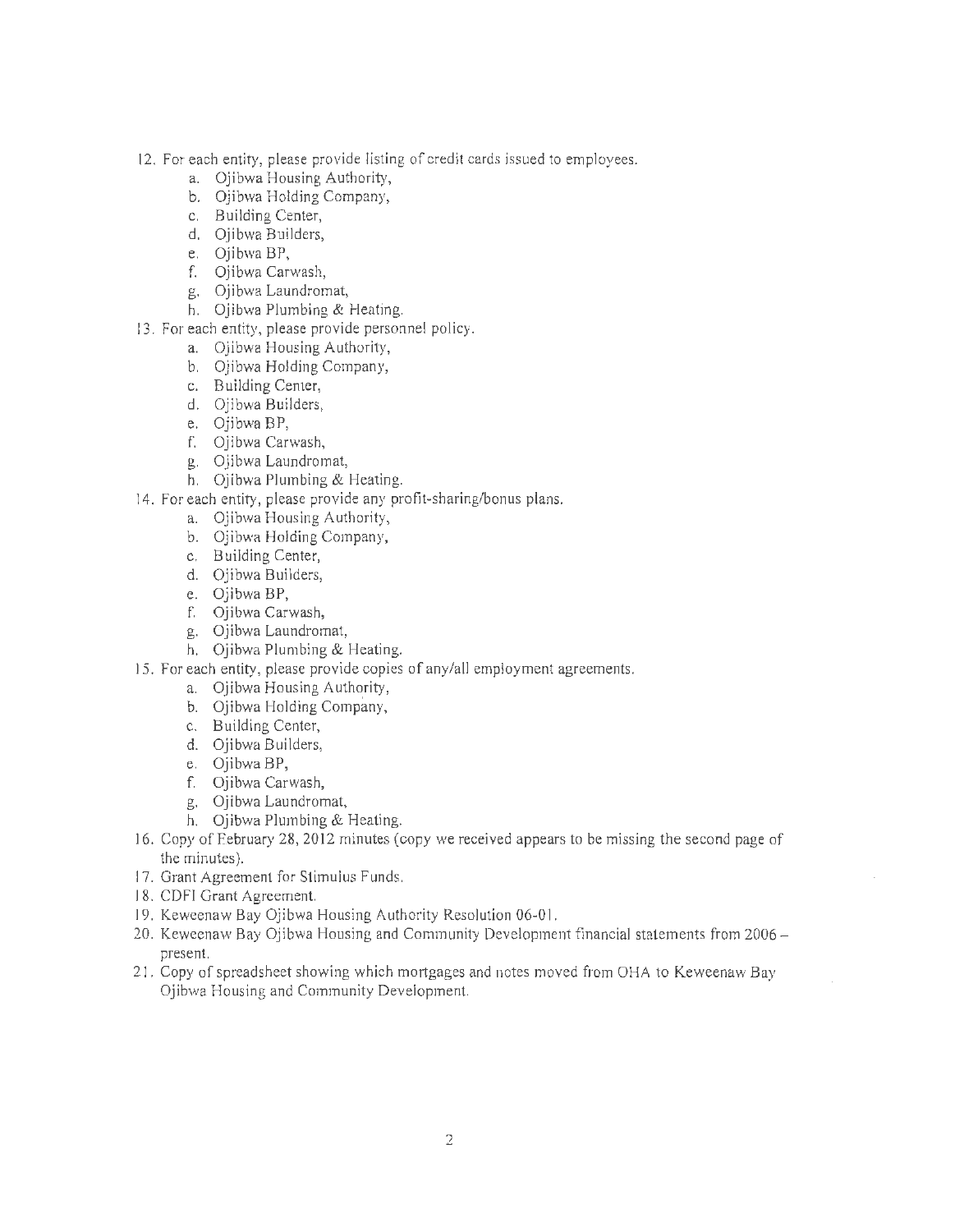Please make the following items available while on-site (please note, we may ask for additional items):

- I. Access to all bank statements, money market statements other investment account statements.
- 2. Payroll records.
- 3. Personnel flies.
- 4. General ledger and supporting documents.
- 5. Credit card statements.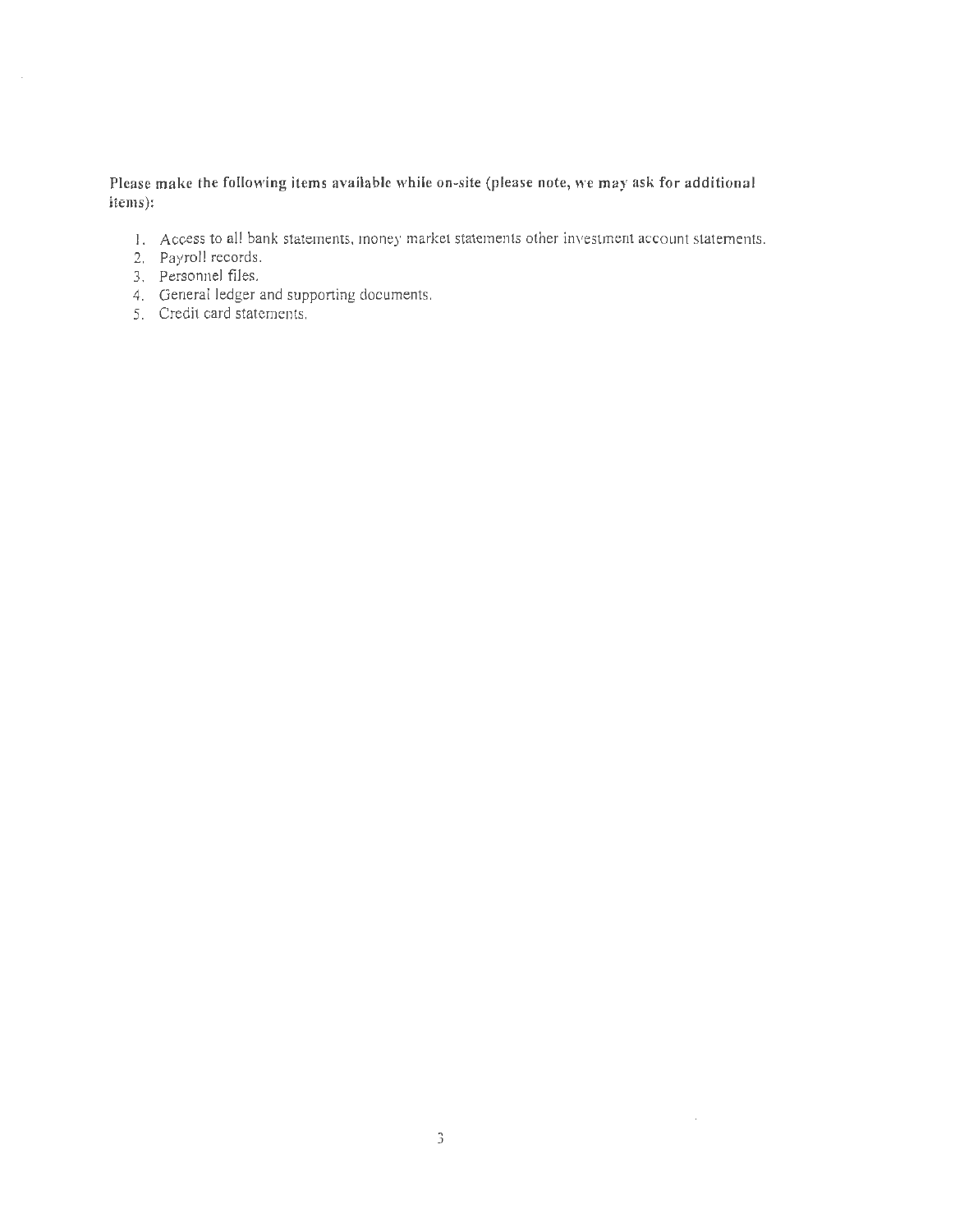### Document Request

- 1. Keweenaw Bay Ojibwa Housing and Community Development internal financial statements from  $2006 -$  present.
- 2. Keweenaw Bay Ojibwa Housing and Community Development audited financial statements from  $2006 - 2012$ .
- 3. Keweenaw Bay Ojibwa Housing and Community Development Form 990 from 2009 2012.
- 4. Copy of journal entry(ies) transferring mortgages/notes from OHA to Keweenaw Bay Ojibwa Housing and Community Development.
- 5. List of mortgages/notes retained by OHA at time it transferred mortgages/notes to Keweenaw Bay Ojibwa Housing and Community Development.
- 6. Please provide purpose for transferring mortgages from OHA to Keweenaw Bay Ojibwa Housing and Community Development.
- 7. Please provide explanation as to how you determined which mortgages/notes would be transferred out of OHA.
- 8. Copy of CDFI Grant Agreement (may be held by Keweenaw Bay Ojibwa Housing and Community Development).
- 9. Copies of all grants received by Keweenaw Bay Ojibwa Housing and Community Development in 2012 and 2013.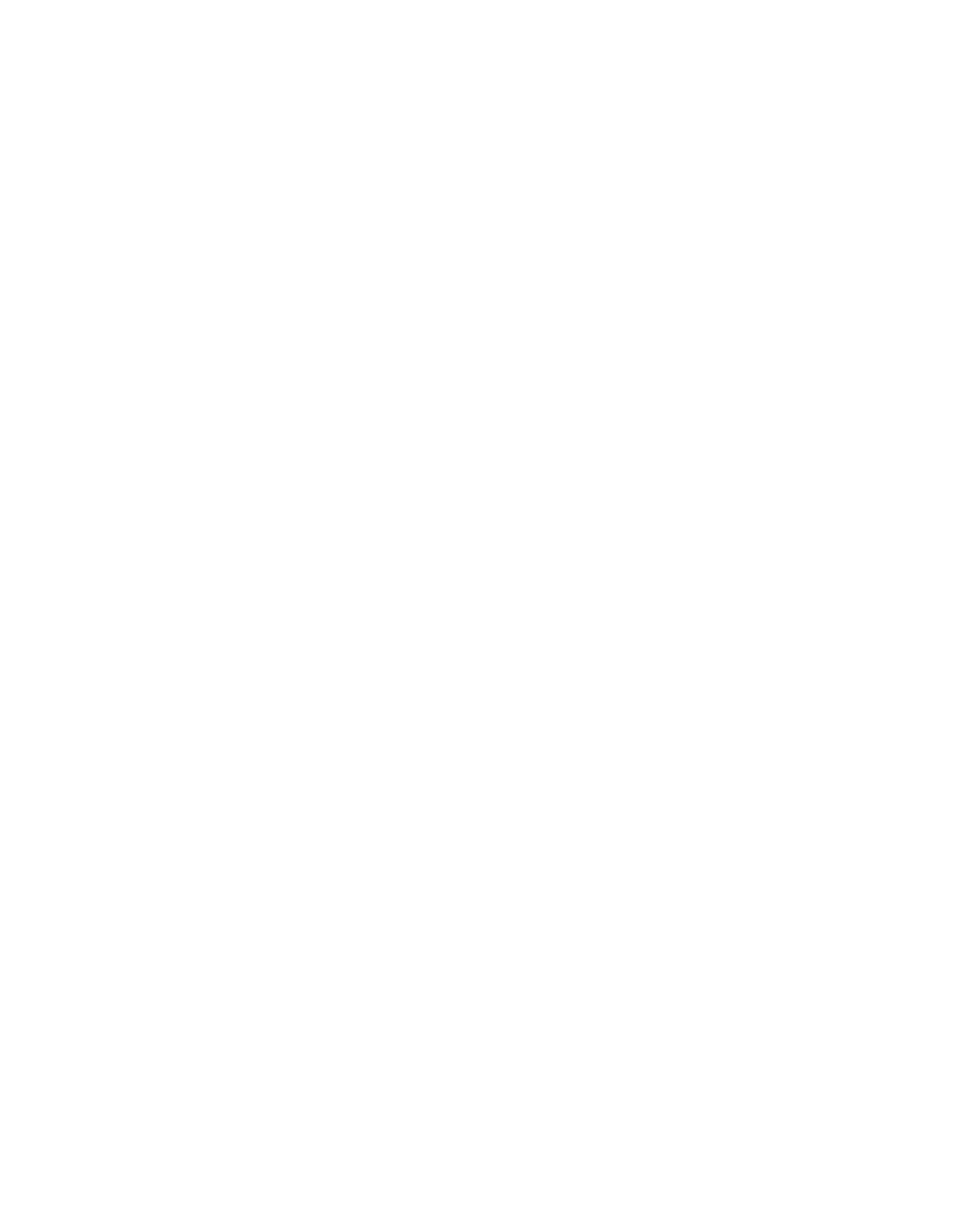#### KEWEENAW BAY INDIAN COMMUNITY



#### MEMORANDUM - CEO'S OFFICE

| TO:   | 'FRIBAL COUNCIL                       |  |
|-------|---------------------------------------|--|
| FROM: | LARRY J. DENOMIE III, CEO $(\varphi)$ |  |
| Date: | September 7, 2013                     |  |
| RF    | AUGUST 2013 MONTHLY REPORT            |  |

The month of August 2013 included the following activities and reportable items:

- In Pauline Spruce's July monthly report, she included an "Ethnic Statistics" report. According to the data collected by Pauline, which dates back to 2002, the government now employs the highest percentage of Native Americans, which the report indicates is at 74.2%. We also employ the highest percentage of KB members at 65.29%. The report also indicates that with 314 employees, it is the highest number employed for the reporting period.
- Staff with the Bureau of Indian Affairs met with our staff to conduct an "Informal Conference" related to KB's request to direct contract for Forestry funds. Sarah Maki, Assistant CEO, did an excellent job presenting our case and acted as the spokesperson for KB. Sarah's detailed information will require the BIA to explain their math in calculating their proposed contract amount which is substantially less than the calculations prepared by Sarah. Sarah also noted a ruling that was made by an Administrative Law Judge in a case with the Paiute Indian Tribe, where allocations for Realty funds were based on actual acres and not Federally Inherent activities performed. Based on that methodology presented in that case, KB is requesting contract funds in the amount of \$52,089. The Hearing Officer had 10 days to issue her decision of which we received late and indicated she agreed with the BIA. KB can appeal the request which would entail filing of paper documents to the Interior Board of Indian Affairs – no formal court proceedings would be required.
- I attended the Health Board meeting held on August 14, where discussion occurred regarding prescriptions taking longer than usual to fill. The issue has become a problem since the implementation of the Electronic Health Record and the electronic system used to process fills. Staff has developed a new system which has aided in expediting the fills. The medical providers will be utilizing the alternate method while an alternative EHR systems is explored.
- The Summer Youth Work and Youth Day Camp programs wrapped up the week of August 5th, Nicole Arens, Youth Programs Coordinator, had oversight of both programs. There were issues that arose with both programs that were dealt with accordingly. The camp program was new this year and successful for the most part. If the programs continue next year, proactive measures will be taken to develop plans to address the issues that occurred this year. From feedback I received, overall the kids really enjoyed the programs.